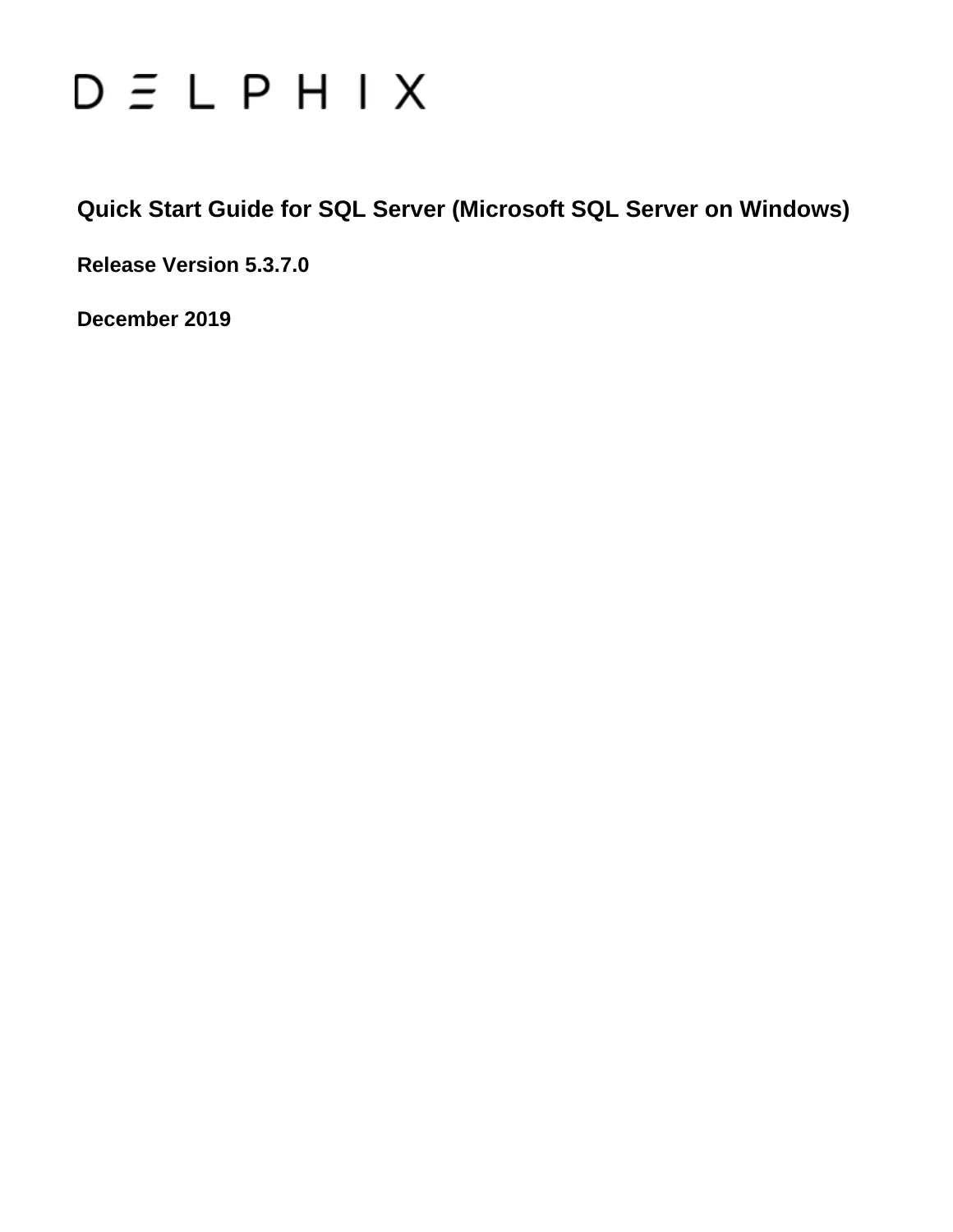Quick Start Guide for SQL Server (Microsoft SQL Server on Windows) You can find the most up-to-date technical documentation at: **[docs.delphix.com](http://docs.delphix.com)** The Delphix Web site also provides the latest product updates. If you have comments about this documentation, submit your feedback to: infodev@delphix.com

© 2019 Delphix Corp. All rights reserved.

Delphix and the Delphix logo and design are registered trademarks or trademarks of Delphix Corp. in the United States and/or other jurisdictions.

All other marks and names mentioned herein may be trademarks of their respective companies.

Delphix Corp. 1400 Seaport Blvd, Suite 200 Redwood City, CA 94063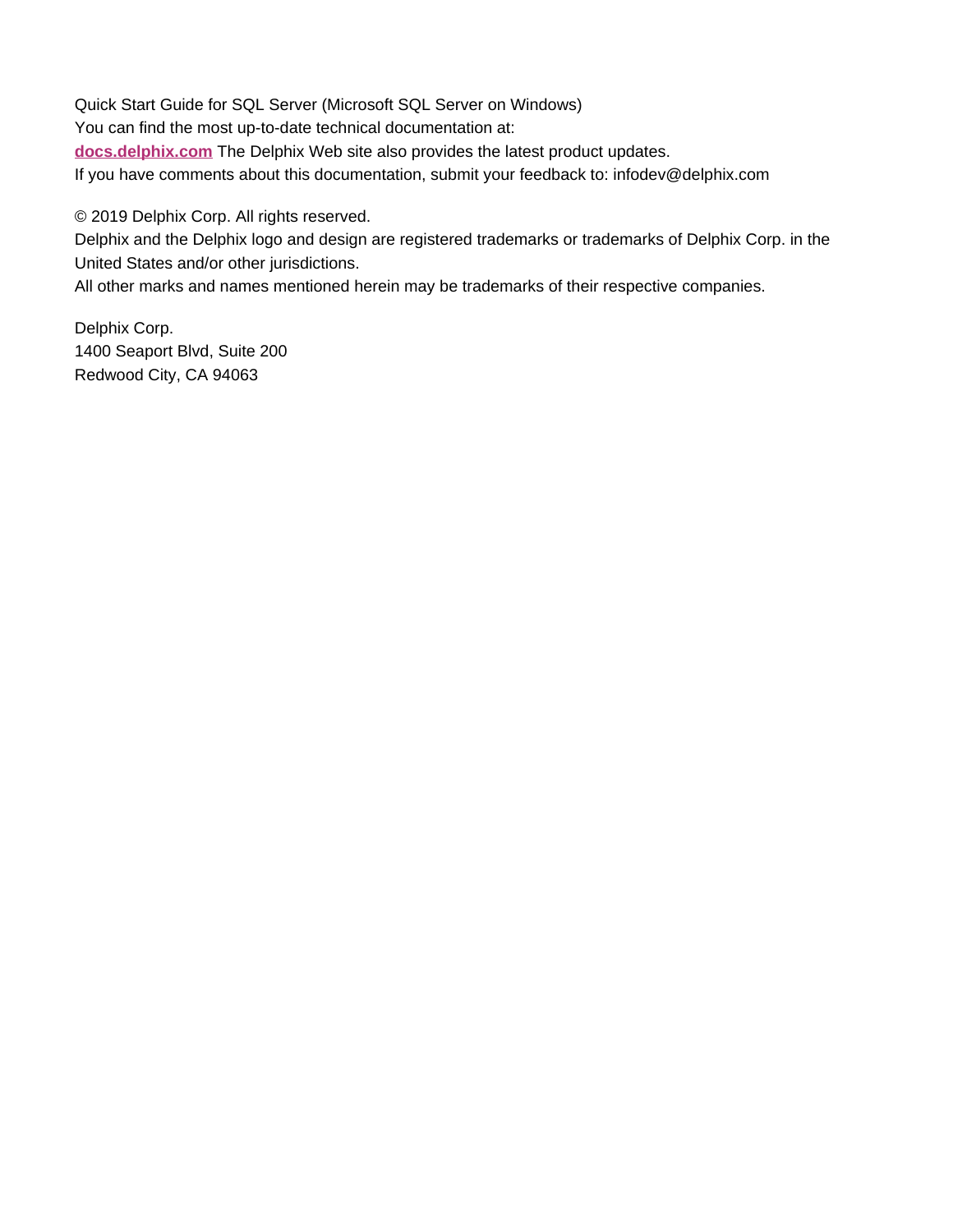## **Quick Start Guide for SQL Server (Microsoft SQL Server on Windows)**

- **[Overview](#page-2-0)**
- **[Deploy OVA on VMware](#page-3-0)**
- **[Setup Network Access to Delphix Engine](#page-4-0)**
- **[Setting Up the Delphix Engine](#page-6-0)** 
	- **[Administrators](#page-7-0)**
	- **[System Time](#page-7-1)**
	- **[Network](#page-7-2)**
	- **[Storage](#page-8-0)**
	- **[Serviceability](#page-8-1)**
	- **[Authentication](#page-8-2)**
	- **[Registration](#page-8-3)**
	- **[Summary](#page-9-0)**
- **[Source Environment Requirements](#page-9-1)**
	- **[Windows Domain User Requirements](#page-10-0)**
	- **[Database User Requirements](#page-11-0)**
		- **[Source SQL Server Database User Requirements](#page-11-1)**
- **[Target Environment Requirements](#page-11-2)**
	- **[Windows User Requirements](#page-13-0)**
- **[Validated Sync Environment Requirement](#page-13-1)**
	- **[Requirements for SQL Server Validated Sync Target Environments](#page-14-0)**
	- **[Windows Domain User Requirements](#page-14-1)**
- **[Add the Validated Sync Environment](#page-14-2)**
- **[Add the Target Environment](#page-15-0)**
- **[Add the Source Environment](#page-16-0)**
- **[Linking a SQL Server Data Source \(dSource\)](#page-17-0)**
- **[Provisioning a SQL Server Virtual Database \(VDB\)](#page-21-0)**
	- **[Provisioning by Snapshot or LogSync](#page-22-0)**
- **[Next Steps](#page-22-1)**

<span id="page-2-0"></span>This quick start guide, which is excerpted from the larger User Guide, is intended to provide you with a quick overview of working with SQL Server database objects in the Delphix Engine. It does not cover any advanced configuration options or best practices, which can have a significant impact on performance. It assumes that you are working in a Lab/Dev setting and attempting to quickly test Delphix functionality. It assumes you will use the VMware Hypervisor. It assumes you are running supported combinations of software as explained here: **[Supported OS, SQL Server, and Backup Software Versions for SQL Server](https://docs.delphix.com/display/DOCS537/Supported+OS%2C+SQL+Server%2C+and+Backup+Software+Versions+for+SQL+Server)**.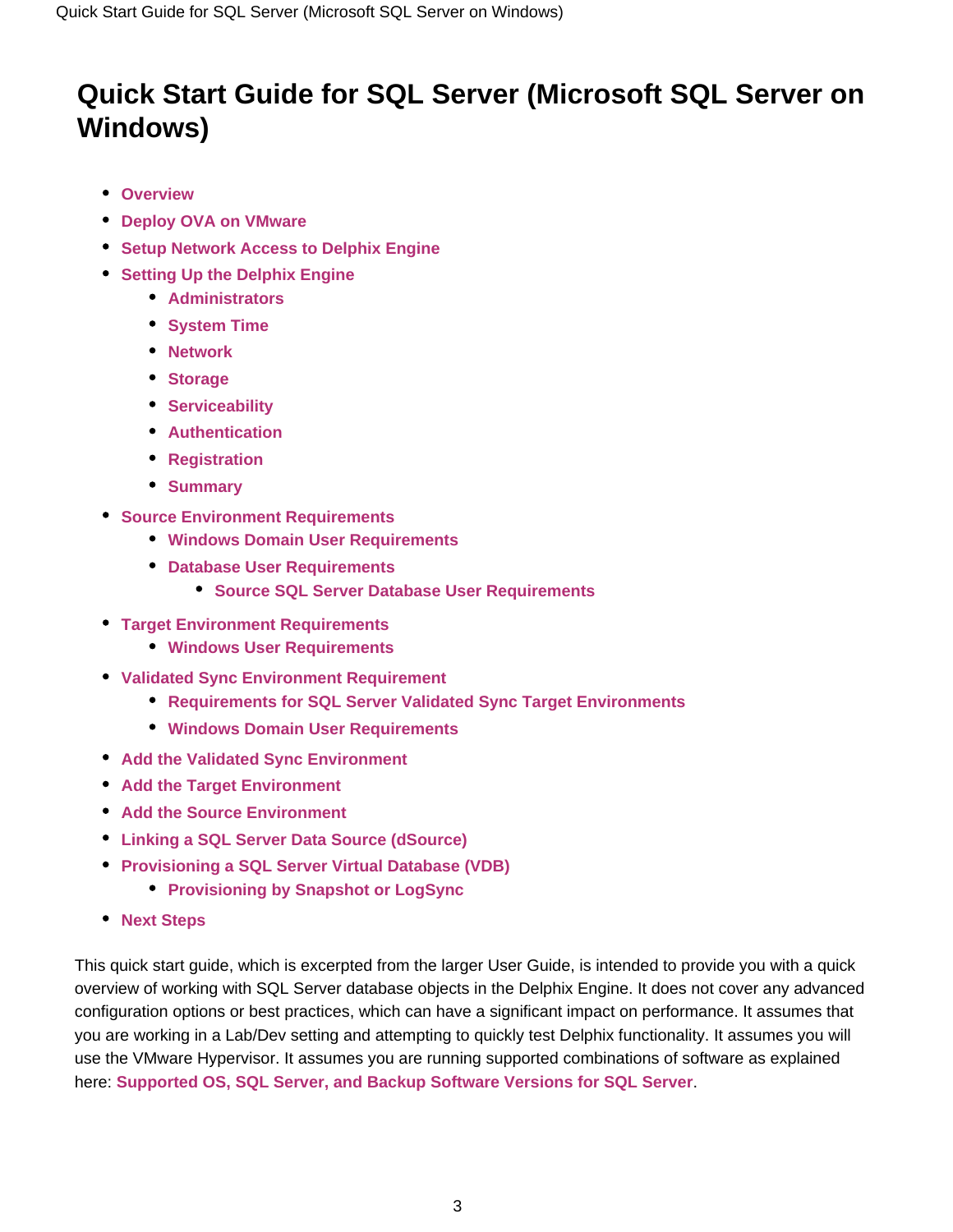## **Overview**

In this guide, we will walk through deploying a Delphix Engine, starting with configuring Source, Staging (aka Validated Sync), and Target database environments on Windows servers. We will then create a dSource, and provision a VDB.

The following diagram describes the Delphix topology for SQL Server environments. It illustrates the recommended ports to be open from Delphix to remote services, to the Delphix Engine, and to the Source, Target, and Validated Sync Environments.

For purposes of the Quick Start, you can ignore any references to Replication or Masking, such as the engines shown in the diagram below.



## <span id="page-3-0"></span>**Deploy OVA on VMware**

Use the Delphix-supplied OVA file to install the Delphix Engine. The OVA file is configured with many of the minimum system requirements and deploys to one 300GB hard disk with 8 vCPUs and 64GB RAM. The underlying storage for the install is assumed to be redundant SAN storage.

- 1. Download the OVA file from **<https://download.delphix.com>**. You will need a support login from your sales team or a welcome letter.
	- a. Navigate to "Virtual Appliance" and download the appropriate OVA. If you are unsure, use the **HW v10 OVA** type.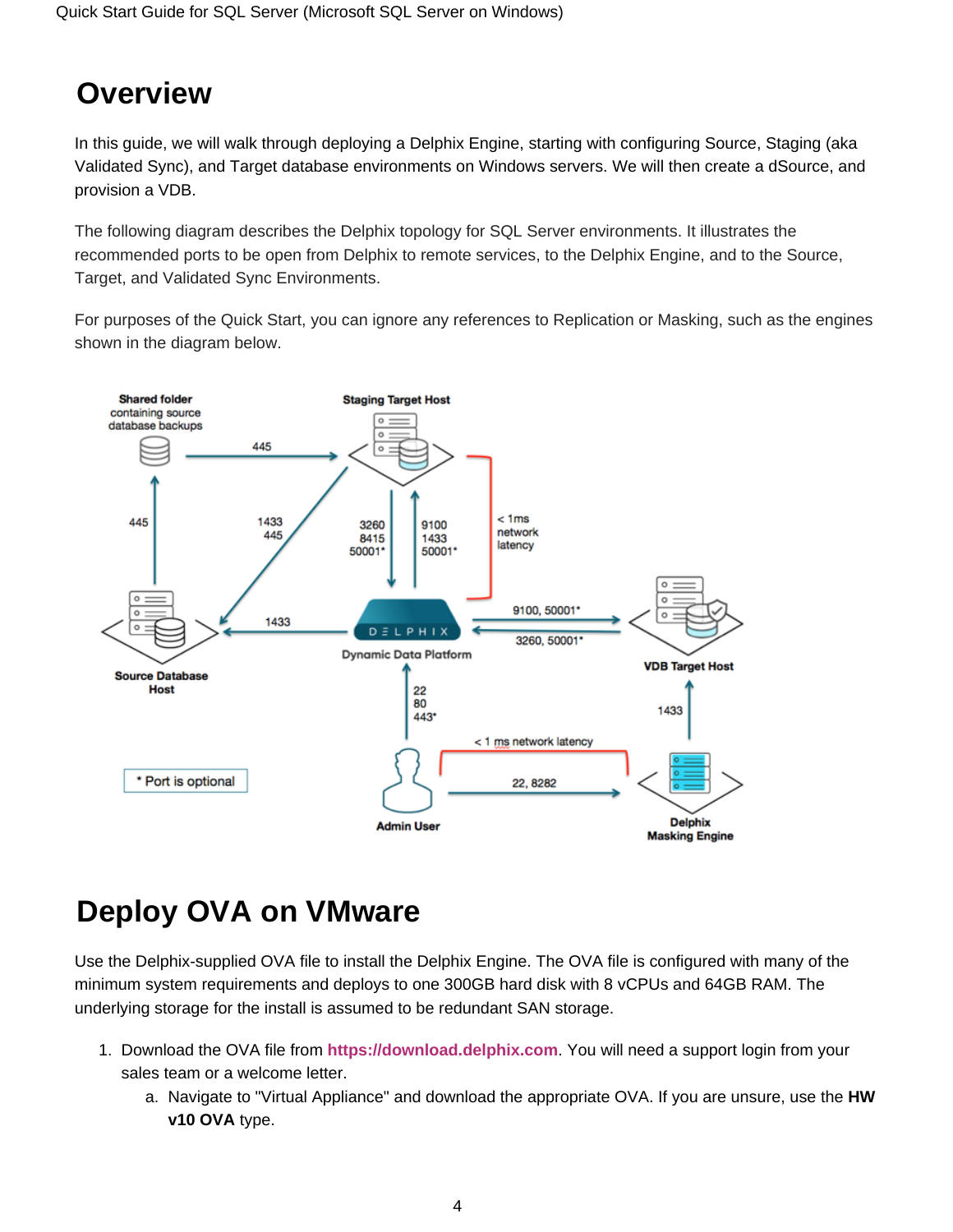- 2. Login using the vSphere client to the vSphere server (or vCenter Server) where you want to install the Delphix Engine.
- 3. In the vSphere Client, click **File**.
- 4. Select **Deploy OVA Template**.
- 5. Browse to the OVA file.
- 6. Click **Next**.
- 7. Select a **hostname** for the Delphix Engine. This hostname will also be used in configuring the Delphix Engine network.
- 8. Select the **data center** where the Delphix Engine will be located.
- 9. Select the **cluster** and the **ESX host**.
- 10. Select one (1) **data store** for the **Delphix OS**. This datastore can be **thin-provisioned** and must have enough free space to accommodate the 300GB comprising the Delphix operating system.
- 11. Select four (4) or more **data stores** for Database Storage for the Delphix Engine. The Delphix Engine will stripe all of the Database Storage across these VMDKs, so for optimal I/O performance each VMDK must be equal in size and be configured **Thick Provisioned - Eager Zeroed**. Additionally, these VMDKs should be distributed as evenly as possible across all four SCSI I/O controllers.
- 12. Select the **virtual network** you want to use.

If using multiple physical NICs for link aggregation, you must use vSphere NIC teaming. Do not add multiple virtual NICs to the Delphix Engine itself. The Delphix Engine should use a single virtual network. For more information, see **[Optimal Network Architecture for the Delphix Engine](https://docs.delphix.com/display/DOCS537/Optimal+Network+Architecture+for+the+Delphix+Engine)**.

13. Click **Finish**.

The installation will begin and the Delphix Engine will be created in the location you specified

**If your source database is 4 TB, you probably need 4 TB of storage for the Delphix Engine. Add at** least 4 data disks of similar size for the Delphix VM. For example: for a source database of 4 TB, create 4 VMDKs of 1 TB each.

For a full list of requirements and best practice recommendations, see **[Virtual Machine](https://docs.delphix.com/display/DOCS537/Virtual+Machine+Requirements+for+VMware+Platform)  [Requirements for VMware Platform](https://docs.delphix.com/display/DOCS537/Virtual+Machine+Requirements+for+VMware+Platform)**.

## <span id="page-4-0"></span>**Setup Network Access to Delphix Engine**

- 1. Power on the Delphix Engine and open the Console.
- 2. Wait for the Delphix Management Service and Delphix Boot Service to come online. This might take up to 10 minutes during the first boot. Wait for the large orange box to turn green.
- 3. Press any key to access the sysadmin console.
- 4. Enter **sysadmin@SYSTEM** for the username and **sysadmin** for the password.
- 5. You will be presented with a description of available network settings and instructions for editing.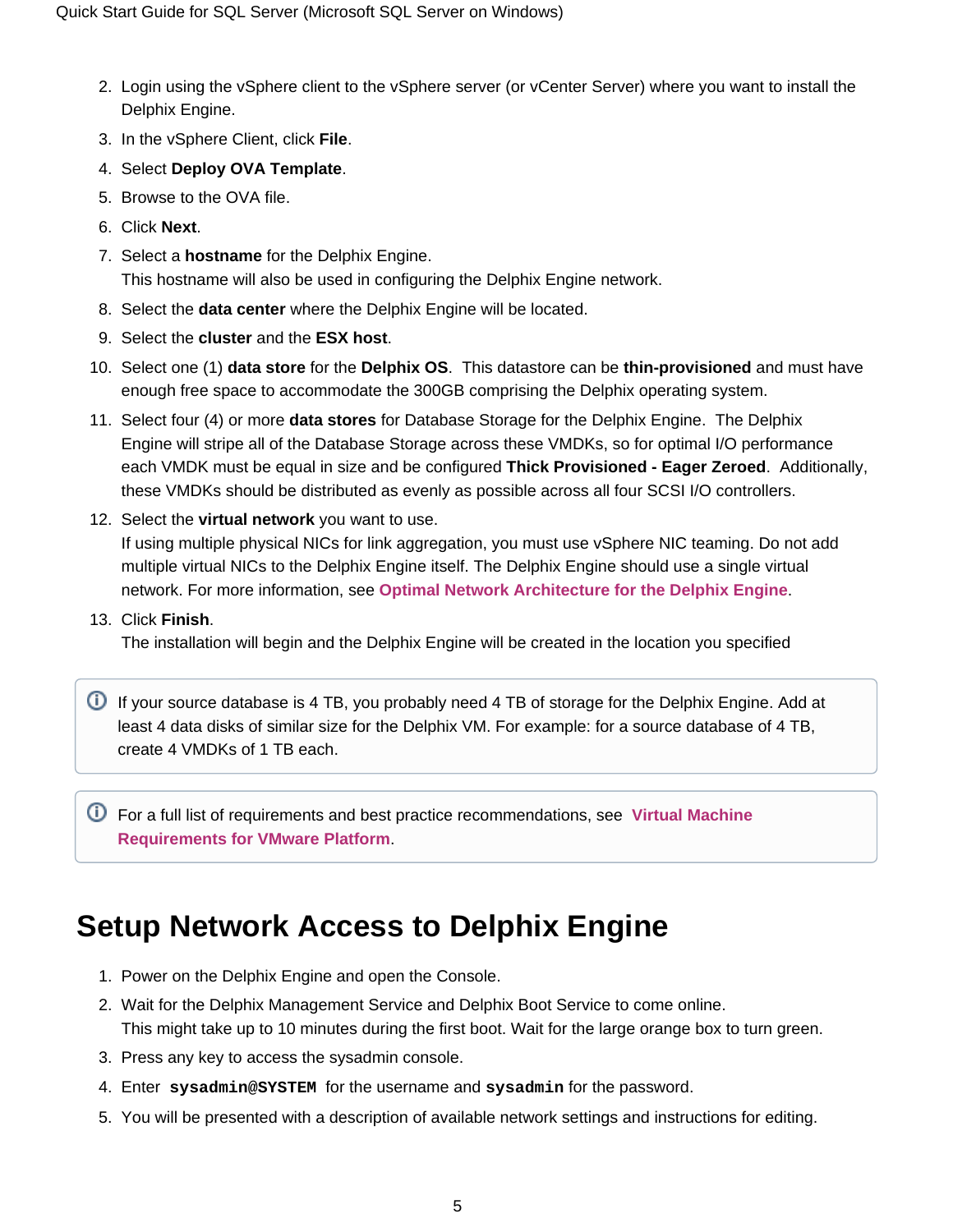```
Delphix Engine Network Setup
To access the system setup through the browser, the system must first be configured for networking in your
environment. From here, you can configure the primary interface, DNS, hostname, and default route. When DHCP 
is
configured, all other properties are derived from DHCP settings.
To see the current settings, run "get." To change a property, run "set <property>=<value>." To commit your 
changes,
run "commit." To exit this setup and return to the standard CLI, run "discard."
     defaultRoute IP address of the gateway for the default route -- for example, "1.2.3.4."
     dhcp Boolean value indicating whether DHCP should be used for the primary interface. Setting 
this value
                     to "true" will cause all other properties (address, hostname, and DNS) to be derived 
from the DHCP
                    response
     dnsDomain DNS Domain -- for example, "delphix.com"
    dnsServers DNS server(s) as a list of IP addresses -- for example, "1.2.3.4,5.6.7.8."
     hostname Canonical system hostname, used in alert and other logs -- for example, "myserver"
     primaryAddress Static address for the primary interface in CIDR notation -- for example, "1.2.3.4/22"
Current settings:
     defaultRoute: 192.168.1.1
     dhcp: false
     dnsDomain: example.com
    dnsServers: 192.168.1.1
    hostname: Delphix
     primaryAddress: 192.168.1.100/24
```
6. Configure the hostname. If you are using DHCP, you can skip this step.

delphix network setup update \*> set hostname=<hostname>

Use the same hostname you entered during the server installation.

7. Configure DNS. If you are using DHCP, you can skip this step.

```
delphix network setup update *> set dnsDomain=<domain>
delphix network setup update *> set dnsServers=<server1-ip>[,<server2-ip>,...]
```
8. Configure either a static or DHCP address.

| <b>DHCP Configuration</b>                                                                         |
|---------------------------------------------------------------------------------------------------|
| delphix network setup update *> set dhcp=true                                                     |
|                                                                                                   |
| <b>Static Configuration</b>                                                                       |
| delphix network setup update *> set dhcp=false                                                    |
| delphix network setup update *> set primaryAddress= <address>/<prefix-len></prefix-len></address> |
|                                                                                                   |
| The static IP address must be specified in CIDR notation (for example, $192.168.1.2/24$ )         |

9. Configure a default gateway. If you are using DHCP, you can skip this step.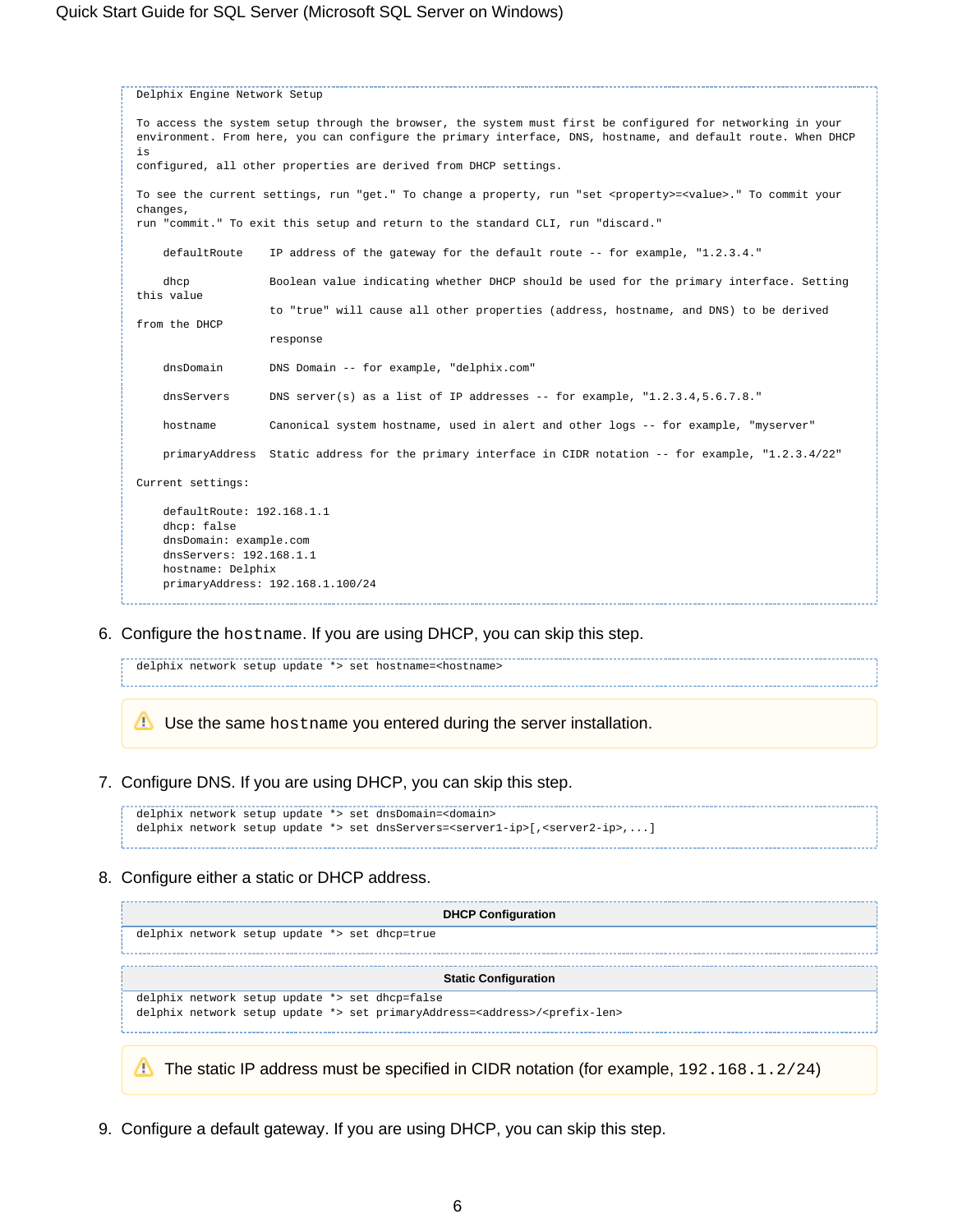delphix network setup update \*> set defaultRoute=<gateway-ip> 

10. Commit your changes. Note that you can use the get command prior to committing to verify your desired configuration.

```
delphix network setup update *> commit
Successfully committed network settings. Further setup can be done through the browser at:
        http://<address>
Type "exit" to disconnect, or any other commands to continue using the CLI.
```
- 11. Check that you can now access the Delphix Engine through a Web browser by navigating to the displayed IP address, or hostname if using DNS.
- 12. Exit setup.

delphix> exit

## <span id="page-6-0"></span>**Setting Up the Delphix Engine**

Once you setup the network access for Delphix Engine, navigate to the Delphix Engine URL in your browser for server setup.

The welcome screen below will appear for you to begin your Delphix Engine setup.



Delphix Engine Setup Screen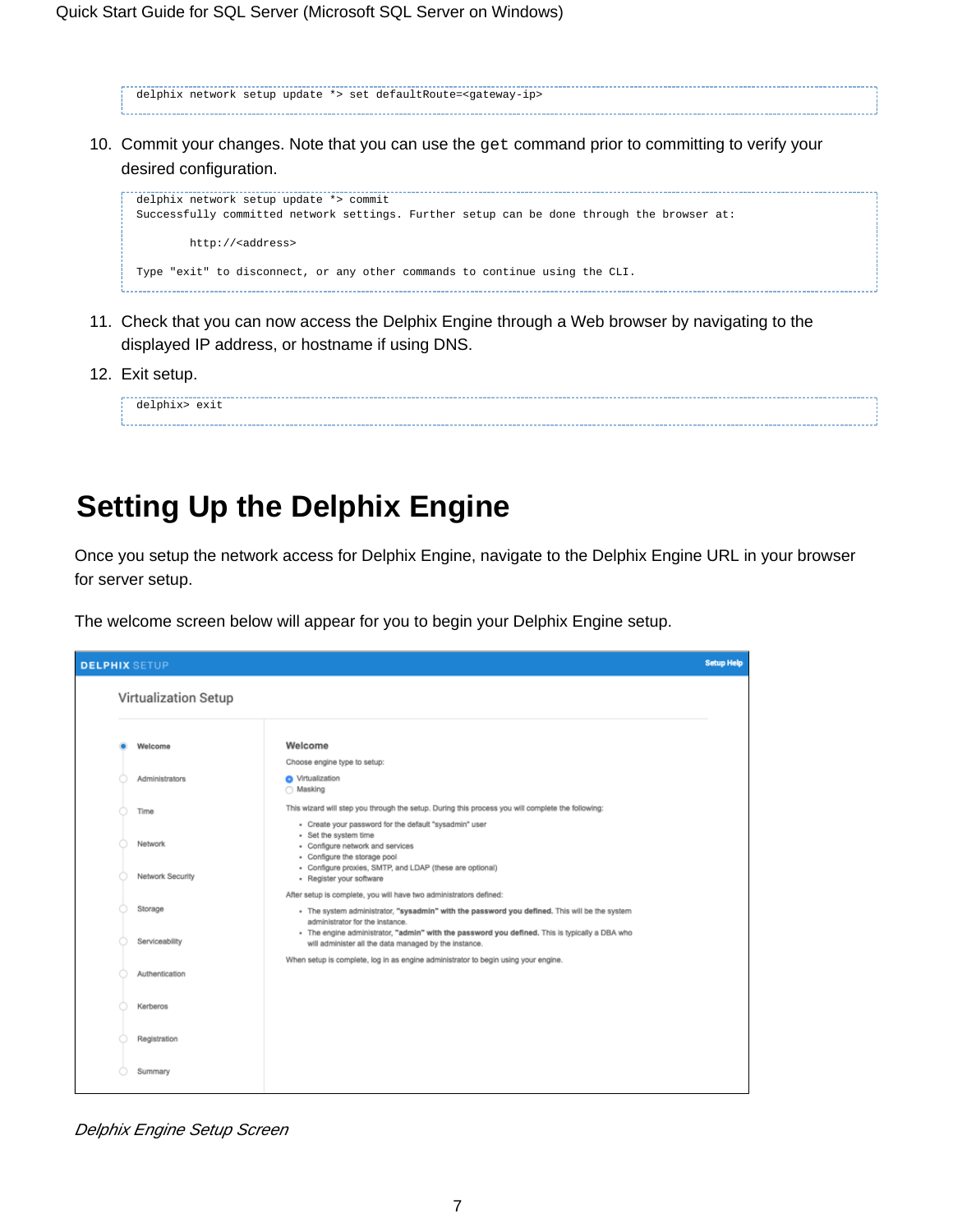The setup procedure uses a wizard process to take you through a set of configuration screens:

- Administrators
- $•$  Time
- Network
- Network Security
- Storage
- Serviceability
- Authentication
- Kerberos
- Registration
- Summary

.

1. Connect to the Delphix Engine at http://**<Delphix Engine>**/login/index.html#serverSetup

The **Delphix Setup** application will launch when you connect to the server. Enter your **sysadmin** login credentials, which initially defaults to the username **sysadmin**, with the

initial default password of **sysadmin**. On first login, you will be prompted to change the initial default password.

2. Click **Next**.

### <span id="page-7-0"></span>**Administrators**

The Delphix Engine supports two types of administrators:

- System Administrator (**sysadmin**) this is the engine system administrator. The sysadmin password is defined here**.**
- Engine Administrator (**admin)**  this is typically a DBA who will administer all the data managed by the engine.

The default domain user created on Delphix Engines from 5.3.1 is known as **admin** instead of delphix\_admin. When engines created before 5.3.1 are upgraded to 5.3.1 or later they will retain their old username 'delphix\_admin'. To avoid complications Delphix recommends creating users with an admin role and then Disabling delphix\_admin.

### <span id="page-7-1"></span>**System Time**

Choose your option to setup system time in this section.

<span id="page-7-2"></span>For a Quick Start, simply set the time and your timezone. You can change this later.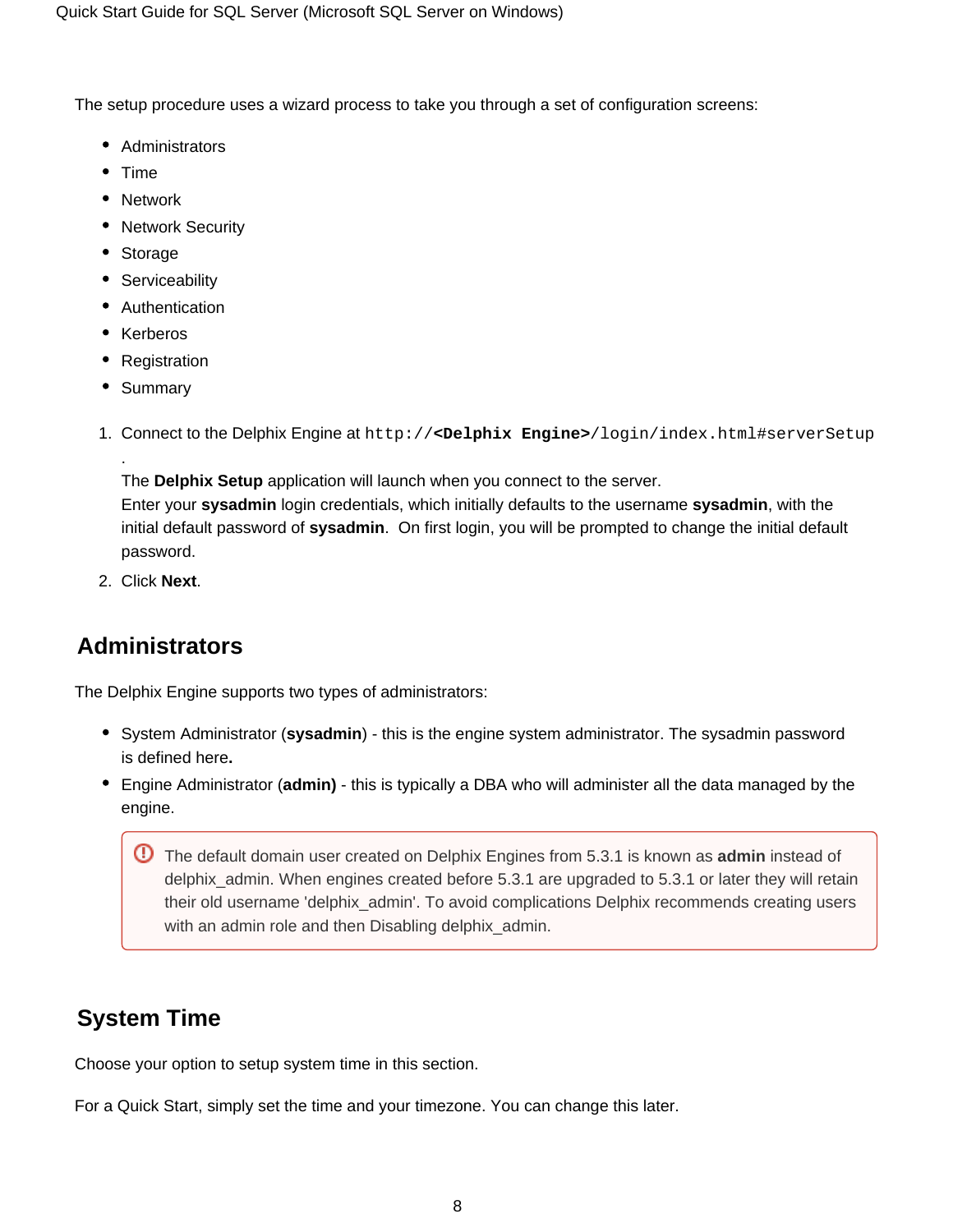### **Network**

The initial out-of-the-box network configuration in the OVA file is set to use a single VMXNET3 network adapter.

You have already configured this in the initial configuration. Delphix supports more advanced configurations, but you can enable those later.

### <span id="page-8-0"></span>**Storage**

You should see the data storage VMDKs or RDMs you created during the OVA installation. Click **Next** to configure these for data storage.

### <span id="page-8-1"></span>**Serviceability**

Choose your options to configure serviceability settings.

For a Quick Start, accept the defaults. You can change this later.

## <span id="page-8-2"></span>**Authentication**

Choose your options to configure authentication services.

For a Quick Start, accept the defaults. You can change this later.

### <span id="page-8-3"></span>**Registration**

If the Delphix Engine has access to the external Internet (either directly or through a web proxy), then you can auto-register the Delphix Engine:

- 1. Enter your **Support Username** and **Support Password**.
- 2. Click **Register**.

If external connectivity is not immediately available, you must perform manual registration.

- 1. Copy the **Delphix Engine registration code** in one of two ways:
	- a. Manually highlight the registration code and copy it to clipboard. Or,
	- b. Click **Copy Registration Code to Clipboard**.
- 2. Transfer the Delphix Engine's registration code to a workstation with access to the external network Internet. For example, you could e-mail the registration code to an externally accessible e-mail account.
- 3. On a machine with access to the external Internet, please use your browser to navigate to the Delphix Registration Portal at **[http://register.delphix.com](http://register.delphix.com/)**.
- 4. Login with your Delphix support credentials (username and password).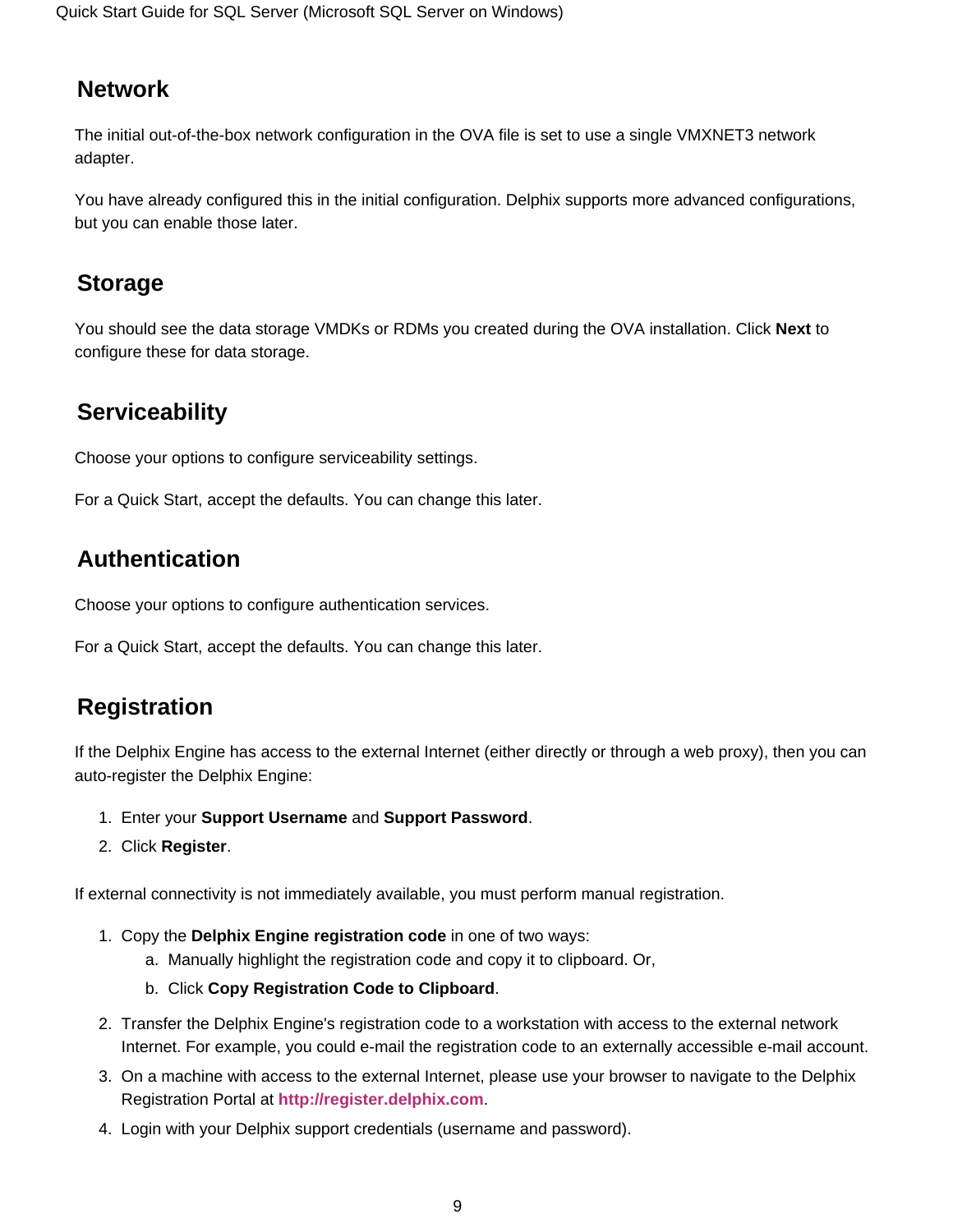- 5. Paste the **Registration Code**.
- 6. Click **Register**.
- Although your Delphix Engine will work without registration, we strongly recommend that you register each Delphix Engine as part of setup. Failing to register the Delphix Engine will impact its supportability and security in future versions.

To regenerate the registration code for a Delphix Engine please refer to, **[Regenerating the Delphix Engine](https://docs.delphix.com/display/DOCS537/Regenerating+the+Delphix+Engine+Registration+Code)  [Registration Code](https://docs.delphix.com/display/DOCS537/Regenerating+the+Delphix+Engine+Registration+Code)**. Delphix strongly recommend that you regenerate this code and re-register the engine regularly to maximize the Support Security of the Delphix Engine. Delphix recommends doing this every six months.

### <span id="page-9-0"></span>**Summary**

The final summary tab will enable you to review your configurations for System Time, Network, Storage, Serviceability, and Authentication.

- 1. Click the **Back** button to go back and to change the configuration for any of these server settings.
- 2. If you are ready to proceed, then click **Submit**.
- 3. Click **Yes** to confirm that you want to save the configuration.
- 4. Click **Setup** to acknowledge the successful configuration.
- 5. There will be a wait of several minutes as the Delphix Engine completes configuration.

## <span id="page-9-1"></span>**Source Environment Requirements**

Each SQL Server source host must meet these requirements:

- Either the source host must belong to the same Windows domain as the target environments, or the domain that the source environment uses must have appropriate cross-domain trust relationships established with the target environments' domains
- Source hosts can be running any supported Windows operating system version. For more information, see the topic **[Supported Operating Systems, Server Versions, and Backup Software for SQL](https://docs.delphix.com/display/DOCS537/Supported+OS%2C+SQL+Server%2C+and+Backup+Software+Versions+for+SQL+Server)  [Server](https://docs.delphix.com/display/DOCS537/Supported+OS%2C+SQL+Server%2C+and+Backup+Software+Versions+for+SQL+Server)**.
- The SQL Server instance on the source host should run as either domain users or local service accounts. Delphix **does not** support running SQL Server instances as local user accounts or Managed Service Accounts (MSA).
- The validated sync environment that the Delphix Engine uses must have access to an existing full backup of the source database in order to create the first full copy. Alternatively, the Windows Database User described below must have permissions to initiate a copy-only full backup of the source database.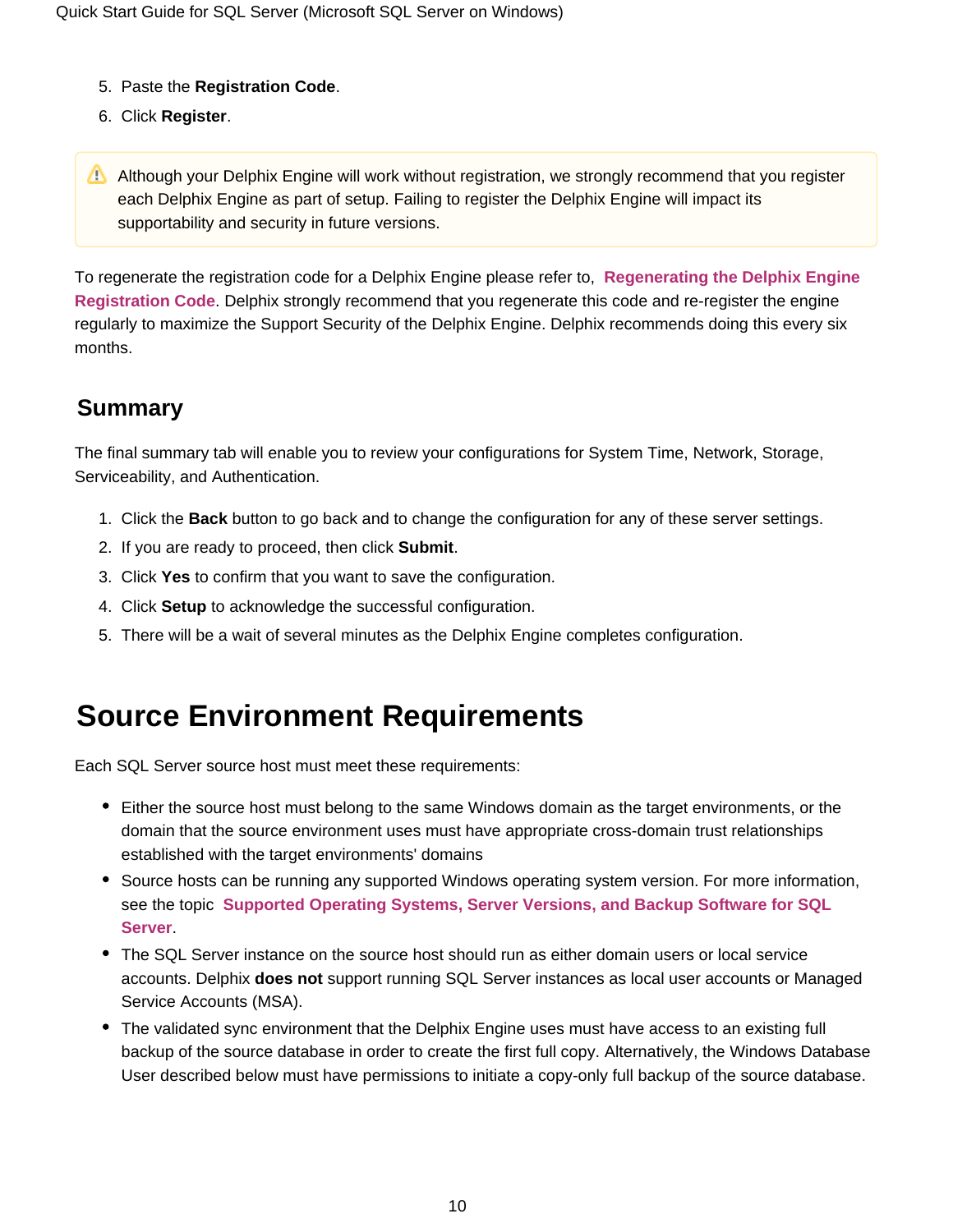- Backup images of the source database, including full, differential, and/or transaction logs, must be available over an SMB share to a staging environment. For more information, see the topic **[Setting Up](https://docs.delphix.com/display/DOCS537/Overview+of+Setting+Up+SQL+Server+Environments)  [SQL Server Environments: An Overview](https://docs.delphix.com/display/DOCS537/Overview+of+Setting+Up+SQL+Server+Environments)** .
- You must enable TCP/IP access for each SQL Server instance that contains a database to which the Delphix Engine will link
	- To enable TCP/IP access, access the **SQL Server Config Manager** and select **Network Configuration > Protocols > TCP/IP**
- If the source database is backed up with third-party backup software like LiteSpeed or Red Gate SQL Backup Pro, you must also install the backup software on the validated sync environment. For backup software compatibility requirements, see the topic **[Supported Operating Systems, Server Versions,](https://docs.delphix.com/display/DOCS537/Supported+OS%2C+SQL+Server%2C+and+Backup+Software+Versions+for+SQL+Server)  [and Backup Software for SQL Server](https://docs.delphix.com/display/DOCS537/Supported+OS%2C+SQL+Server%2C+and+Backup+Software+Versions+for+SQL+Server)** .
- Delphix regularly queries "msdb.dbo.backupset" to find out if a new backup image has been created and needs to be synchronized with Delphix. Microsoft recommends maintaining this table with "**[sp\\_delet](https://technet.microsoft.com/en-US/library/ms186299(v=SQL.110).aspx) [e\\_backuphistory](https://technet.microsoft.com/en-US/library/ms186299(v=SQL.110).aspx)**". Periodically deleting rows from this table improves the performance of queries running against it and reduces the load on the source database.

#### **Linking to Databases on Windows Server Failover Clusters**

You can use databases on Windows Server Failover Clusters (WSFC) as data sources. Add the environment as described below, based on which WSFC feature the source databases use:

- Failover Cluster Instances Add the environment as a **standalone** source using the cluster name or address.
- AlwaysOn Availability Groups Add the environment as a **cluster** source using the cluster name or address.

If using a Failover Cluster or AlwaysOn data source, the cluster configuration must also meet the following requirements:

- The fully qualified Cluster Name (part of the cluster's Core Resources) must be known to the DNS server used by the Delphix Engine
- The validated sync environment must be able to resolve the Cluster Name using the Cluster IP address (perform a reverse DNS lookup)

### <span id="page-10-0"></span>**Windows Domain User Requirements**

The source environment must have a Windows Domain user that the Delphix Engine can use – for example, delphix\_src. This is the user that you provide when adding the source environment to the Delphix Engine. The user provides remote read-only access to the Windows Registry for discovering SQL Server instances and databases. This user must meet the following requirements:

• Be a member of the Backup Operators or Administrators group on the source host to allow Windows remote registry access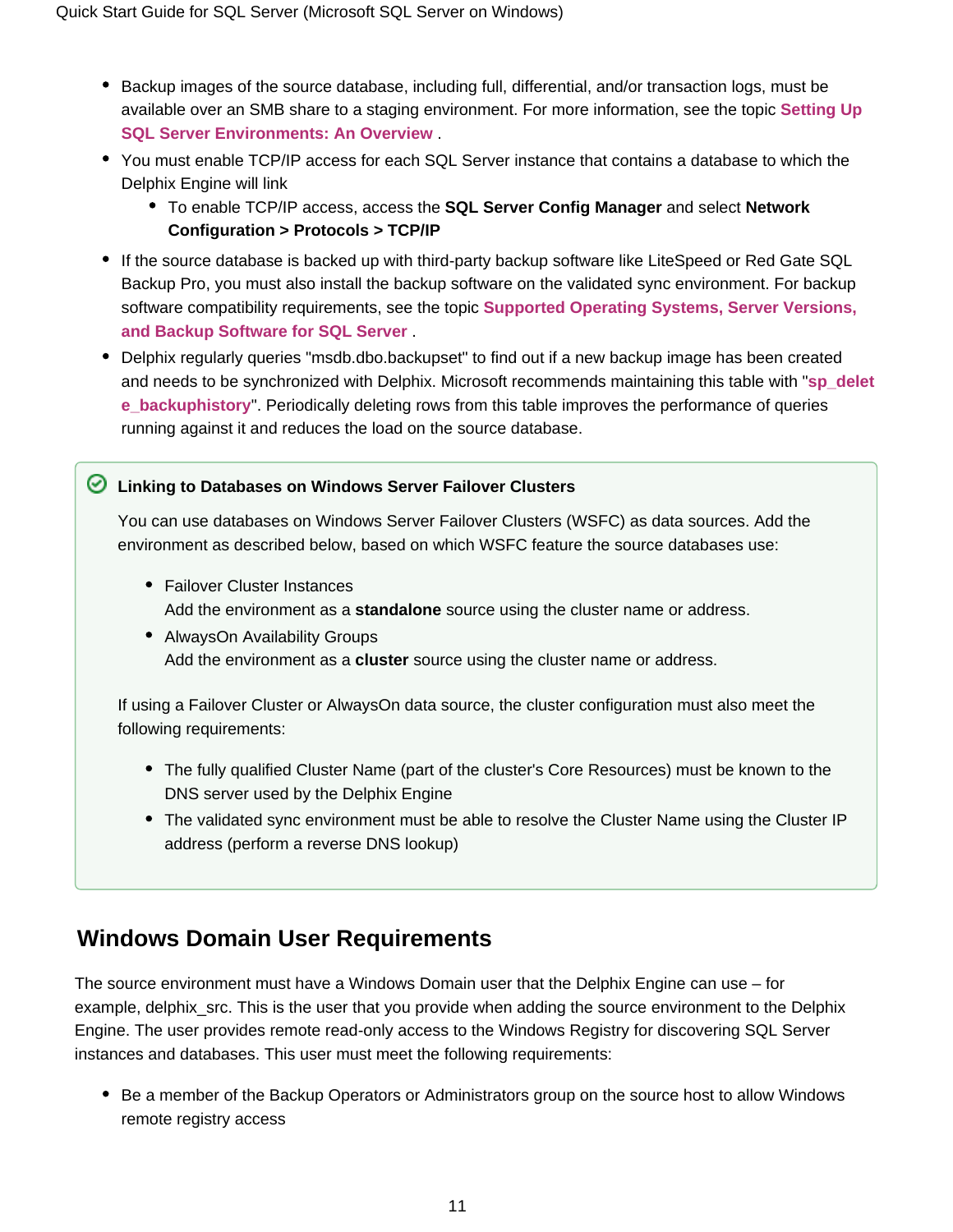- If Delphix-initiated copy-only backups are used for the database, the user must be a member of the Administrators group on the source host
- If the source host belongs to a cluster, the user must have these privileges on all hosts that comprise the cluster
- Have access to any SQL Server instances the Delphix Engine needs to discover and link databases from (described in **[Tasks for the SQL Server Database Administrator](https://docs.delphix.com/display/DOCS537/Tasks+for+the+SQL+Server+Database+Administrator)**)

### <span id="page-11-0"></span>**Database User Requirements**

### <span id="page-11-1"></span>**Source SQL Server Database User Requirements**

There must be a database user (for example, **delphix db**) for each source database that will link to the Delphix Engine. Note that this user will not perform any action that could affect production operations; the Delphix Engine uses this user only to issue queries for database names, database sizes, recovery mode and backup information. This user must meet the following requirements:

- **Be able to login to the SQL Server instance hosting the source database using SQL Server** Authentication over a JDBC connection to the instance.
- Cannot use Windows Authentication to login to the SQL Server instance for the source database.
- For the **master** database in the source instance: have the database role db\_datareader
	- To set this role, access the **SQL Server Management Studio** and select **Security** > **Logins** > **delphix\_db** > **User Mappings**.
- For the msdb database in the source instance: have the database role db\_datareader for reading backup history
	- To set this role, access the **SQL Server Management Studio** and select **Security** > **Logins** > **delphix\_db** > **User Mappings**.
- If the Delphix Engine will initiate copy-only full backups of the source database, the database user must have the database role db backupoperator for the source database
	- To set this role, access the **SQL Server Management Studio** and select **Security** > **Logins** > **delphix\_db** > **User Mappings**
- Be able to "use" the desired database. For example, the Delphix Engine will periodically connect to the source database user to determine its size using this query: (SELECT SUM(size) FROM sys. database\_files;). The results of the query is displayed in the **Configuration** tab of the dSource
- If the source host belongs to an AlwaysOn Availability Group, the database user must be granted access to the following views:
	- VIEW ANY DEFINITION
	- VIEW SERVER STATE
	- Exclusively give privilege to AG as "GRANT view Definition on AVAILABILITY GROUP:: [aglname] TO [OS\_user];"

## <span id="page-11-2"></span>**Target Environment Requirements**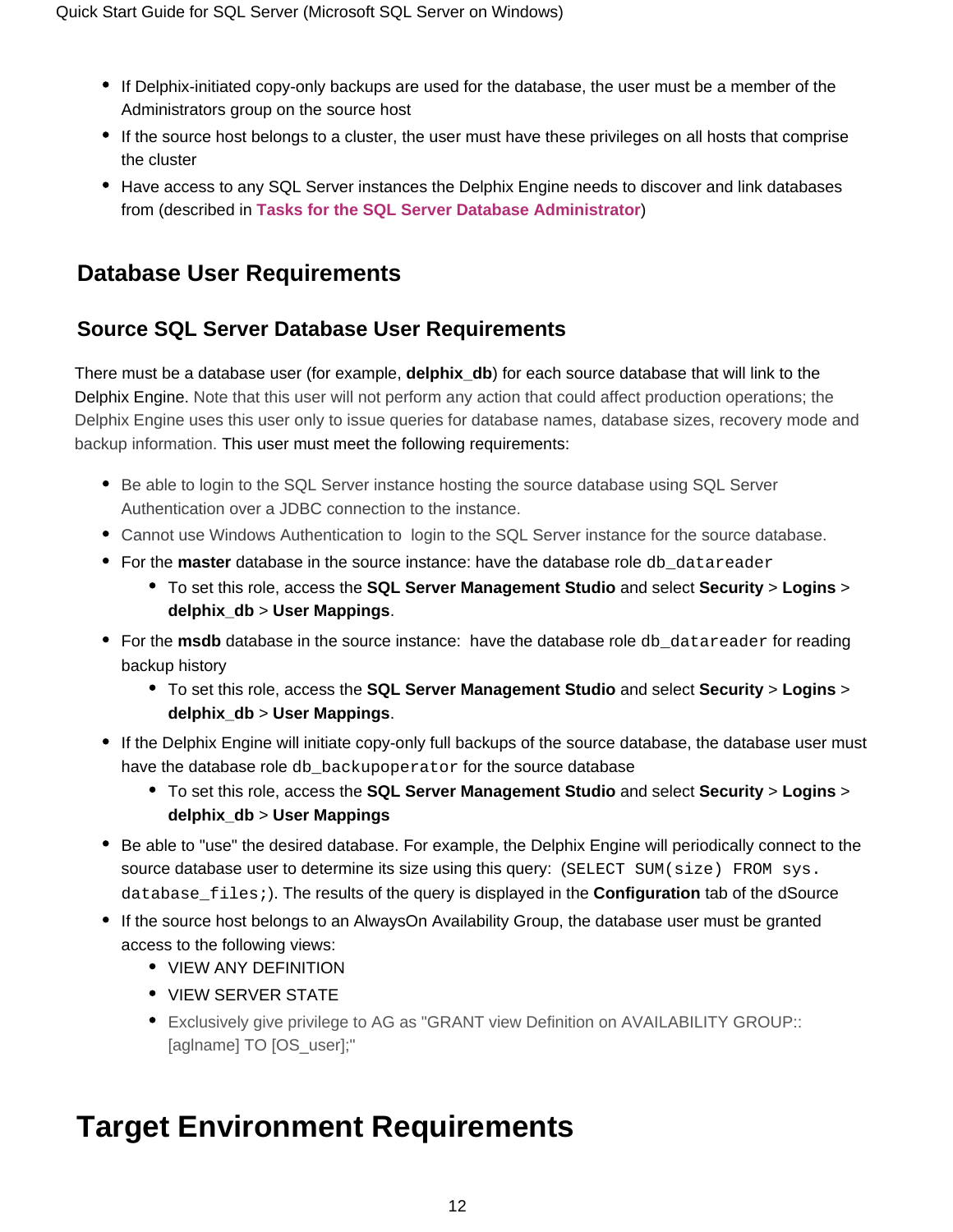Each SQL Server Target Host must meet these requirements:

- If the target host is used as a Connector host, it must have appropriate two-way cross-domain trust relationships established with the source hosts' domains. Please view **[Delphix in Multi-domain](https://docs.delphix.com/display/DOCS537/Delphix+in+Multi-domain+Windows+Environments)  [Windows Environments](https://docs.delphix.com/display/DOCS537/Delphix+in+Multi-domain+Windows+Environments)** for further explanations on cross-domain trust requirements.
- The SQL Server instance on the target host should run as either domain users or local service accounts. Delphix does NOT support running SQL Server instances as local user accounts.
- The SQL Server instance on the target host should be the same version or higher than the instance hosting the source database, with one exception. If a source database comes from a SQL Server 2005 instance, then the target hosts that will host VDBs from that source must be running either a SQL Server 2005 instance or a SQL Server 2012 instance or higher.

#### **Upgrading VDBs from SQL Server 2005**

You can first provision a VDB to SQL Server 2005 and then upgrade it to a higher version by following the steps described in **[Upgrading SQL Server VDBs](http://docs.delphix.com/display/DOCSDEV/Upgrading+SQL+Server+VDBs)**. For more information about compatibility between different versions of SQL Server, see **[Windows Server OS and SQL](https://docs.delphix.com/display/DOCS537/Windows+Server+OS+and+SQL+Server+DBMS+Compatibility+Matrices)  [Server DBMS Compatibility Matrices](https://docs.delphix.com/display/DOCS537/Windows+Server+OS+and+SQL+Server+DBMS+Compatibility+Matrices)**.

- The target host must have 64-bit Windows as the operating system. Delphix does not support 32-bit target systems.
- To add a Windows cluster as a Target Server, see **[Adding a SQL Server Failover Cluster Target](http://docs.delphix.com/display/DOCSDEV/Adding+a+SQL+Server+Failover+Cluster+Target+Environment)  [Server](http://docs.delphix.com/display/DOCSDEV/Adding+a+SQL+Server+Failover+Cluster+Target+Environment)**.

#### **AlwaysOn Targets Not Supported**

Delphix supports the use of Failover Cluster Instances (FCI) as Targets, but not Staging Targets.

AlwaysOn Availability Groups are not supported as Targets or Staging Targets.

- If the target host is a VMWare virtual machine, then the Windows Server operating system must be configured to use the VMXNET3 network driver. Refer to **[VMware KB 210992](https://kb.vmware.com/selfservice/microsites/search.do?cmd=displayKC&docType=kc&externalId=2109922&sliceId=1&docTypeID=DT_KB_1_1&dialogID=99409599&stateId=1%200%20107668471)**.
- The operating system version on a target host that will be used for provisioning VDBs should be equal to, or higher than, the operating system on the target that is hosting the staging databases for the dSource from which the VDB is being provisioned. There is no OS compatibility requirement between source and target hosts. For more information, see **[Windows Server OS and SQL Server DBMS](https://docs.delphix.com/display/DOCS537/Windows+Server+OS+and+SQL+Server+DBMS+Compatibility+Matrices)  [Compatibility Matrices](https://docs.delphix.com/display/DOCS537/Windows+Server+OS+and+SQL+Server+DBMS+Compatibility+Matrices)**.
- Windows PowerShell 2.0 must be installed. To check the current version, type \$PSVersionTable. PSVersion in a PowerShell Window.
- Execution of Windows PowerShell scripts must be enabled on the target host. To enable script execution, enter this command while running Windows PowerShell as an Administrator: Set-ExecutionPolicy Unrestricted.
- For Windows 2003 target hosts, the following should be installed:
	- Windows Server iSCSI initiator (available for **[download](http://www.microsoft.com/en-us/download/details.aspx?id=18986)**).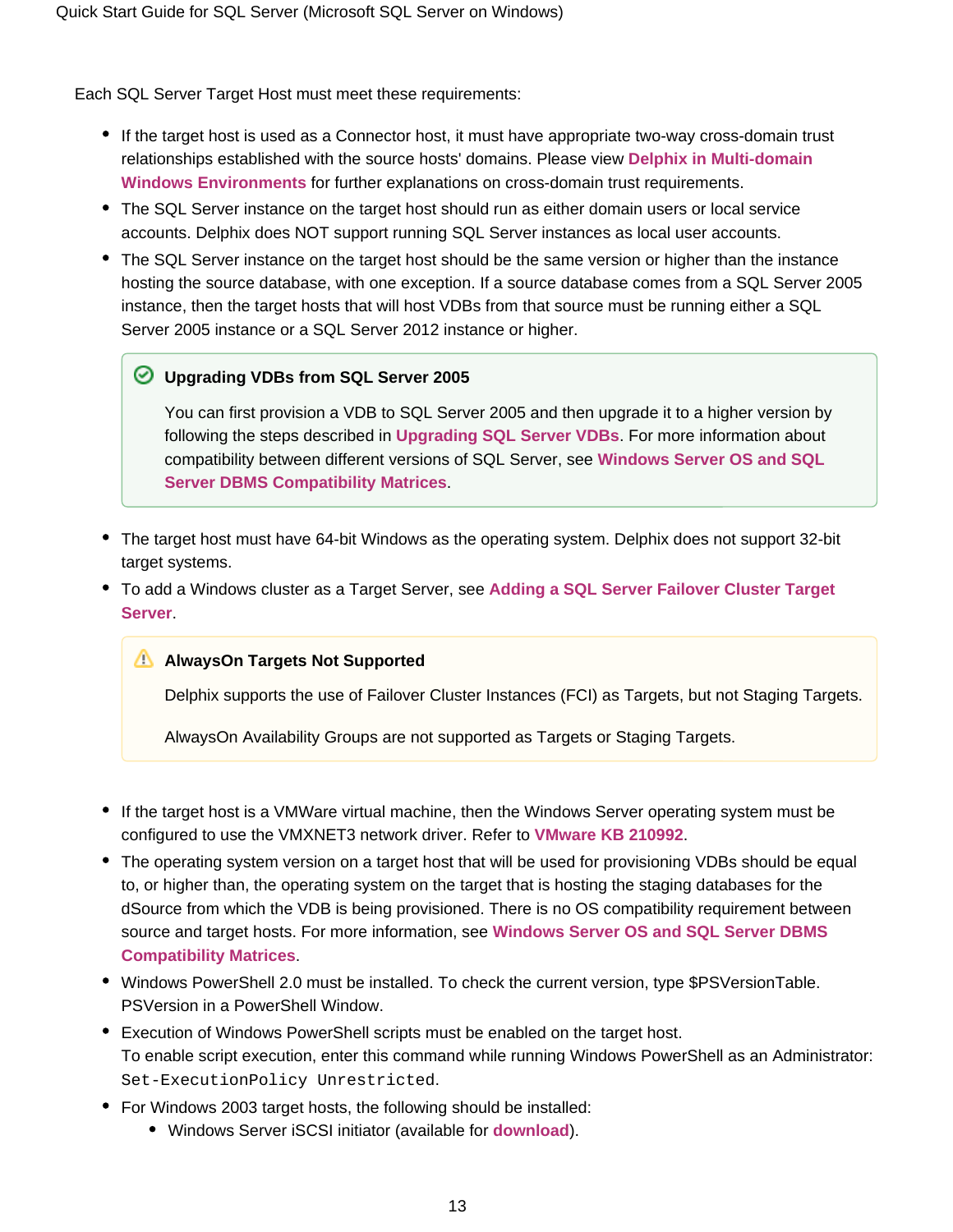- Hotfix documented in Microsoft Knowledge Base article **[KB 943043](http://support.microsoft.com/kb/943043)**.
- The Windows iSCSI Initiator Service should have its Startup Type set to Automatic, and the service should be running. For configuring the Windows iSCSI Initiator Service, see **[Requirements for](https://docs.delphix.com/display/DOCS537/Requirements+for+Windows+iSCSI+Configuration)  [Windows iSCSI Configuration](https://docs.delphix.com/display/DOCS537/Requirements+for+Windows+iSCSI+Configuration)**.
- Receive Side Scaling (RSS) must be enabled on each network interface to which the Delphix Engine connects. To configure this, see **[Receive Side Scaling \(RSS\) for Windows Staging Target](https://docs.delphix.com/display/DOCSDEV/Receive+Side+Scaling+%28RSS%29+for+Windows+Staging+Target+and+Targets)  [and Targets](https://docs.delphix.com/display/DOCSDEV/Receive+Side+Scaling+%28RSS%29+for+Windows+Staging+Target+and+Targets)**.
- The Delphix Connector must be installed, as described in the topics **[Overview of Setting Up SQL](https://docs.delphix.com/display/DOCS537/Overview+of+Setting+Up+SQL+Server+Environments)  [Server Environments](https://docs.delphix.com/display/DOCS537/Overview+of+Setting+Up+SQL+Server+Environments)** and **[Adding a SQL Server Standalone Target Environment](https://docs.delphix.com/display/DOCS537/Adding+a+SQL+Server+Standalone+Target+Environment)**.

#### **Flash Player Required for Connector Download**

A Flash player must be available on the Target Host to download the Delphix Connector when using the Delphix Management application. If the target host does not have a Flash player installed, you can download the connector directly from the Delphix Engine by navigating to this URL: http://<name of your Delphix Engine>/connector /DelphixConnectorInstaller.msi

- Shared Memory must be enabled as a Network Protocol for the SQL instances on the target. To enable this: In SQL Server Config Manager, navigate to Client Protocols > Shared Memory.
- TCP/IP access must be enabled for each SQL Server instance on the target host to allow remote connections to instances.

To enable TCP/IP access: In SQL Server Config Manager, navigate to Network Configuration > Protocols > TCP/IP.

### <span id="page-13-0"></span>**Windows User Requirements**

There must be a Windows user for the target host that the Delphix Engine can use – for example, delphix\_trgt. This user can be a Windows domain user or a local user. However, using a local user account will prevent the target host from being used as a Staging Target. This user must meet these requirements:

- Be a member of the local Administrators group for access to discovery operations on source hosts, and for mounting iSCSI LUNs that the Delphix Engine presents to the target host.
- Have the server role sysadmin for each SQL Server instance with which the Delphix Engine will communicate.

To set this role for the user: In SQL Server Management Studio, navigate to Security > Logins > delphix trgt > Server Roles.

• Have Log on as a batch job rights so the Delphix Engine can remotely execute commands via Powershell

To set this: Using the secpol.msc security policy editor, navigate to Local Policies > User Rights Assignment > Log on as a batch job.

## <span id="page-13-1"></span>**Validated Sync Environment Requirement**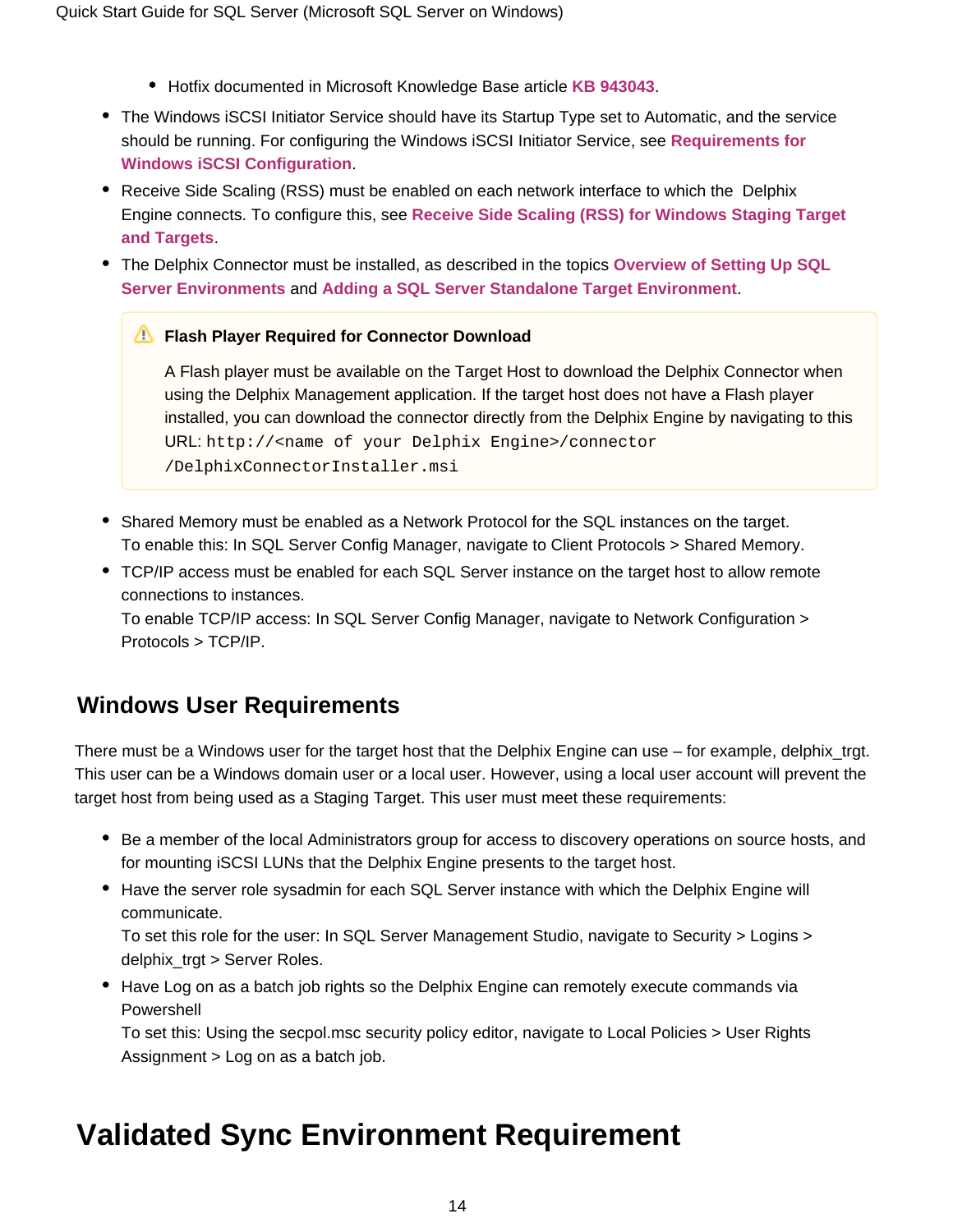This topic describes additional requirements for SQL Server environments that will be used as targets for validated sync. You must configure a staging (Validated Sync) environment as a target, with a few additional requirements.

### <span id="page-14-0"></span>**Requirements for SQL Server Validated Sync Target Environments**

Each SQL Server target environment used for validated sync must meet these requirements:

- Only standalone target environments can be used as validated sync target environments. Windows Failover Cluster target environments and SQL Server Failover Cluster instances cannot be used.
- The SQL Server instance must be the same version as the instance hosting the source database. For more information about compatibility between different versions of SQL Server, see **[SQL Server](https://docs.delphix.com/display/DOCS537/Windows+Server+OS+and+SQL+Server+DBMS+Compatibility+Matrices)  [Operating System Compatibility Matrices](https://docs.delphix.com/display/DOCS537/Windows+Server+OS+and+SQL+Server+DBMS+Compatibility+Matrices)**.
- The owner of the SQL Server instances on the target environment that are used for the staging databases must have SMB read access to the location containing the backup images of the source databases
- If the source database is backed up with third-party backup software like LiteSpeed or Red Gate SQL Backup Pro, you must install the backup software on both the source and the validated sync environment. For backup software compatibility requirements, see **[Supported Operating Systems,](https://docs.delphix.com/display/DOCS537/Supported+OS%2C+SQL+Server%2C+and+Backup+Software+Versions+for+SQL+Server)  [Server Versions, and Backup Software for SQL Server](https://docs.delphix.com/display/DOCS537/Supported+OS%2C+SQL+Server%2C+and+Backup+Software+Versions+for+SQL+Server)**.

### <span id="page-14-1"></span>**Windows Domain User Requirements**

- The Windows Domain user that the Delphix Engine uses on a source environment (for example, **delphix \_src**) must also be enabled on the Staging Target host
- This user must be a member of the **Backup Operators** or **Administrators** group on the staging environment. This user must have **Log on as a batch job** rights on the staging server so that the Delphix Engine can remotely execute commands via Powershell. To set this:
	- a. Using the **secpol.msc** security policy editor, navigate to **Local Policies**.
	- b. Select **User Rights Assignment**.
	- c. Select **Log on as a batch job**.

The Windows Domain user (for example, **delphix\_trgt**) that the Delphix Engine uses on a Staging Target must:

- **Meet all the requirements for the Windows user on a target host as outlined in Requirements for SQL [Server Target Hosts and Databases](https://docs.delphix.com/display/DOCS537/Requirements+for+SQL+Server+Target+Hosts+and+Databases)**
- Have SMB read access to the location holding the backup files of the source database

## <span id="page-14-2"></span>**Add the Validated Sync Environment**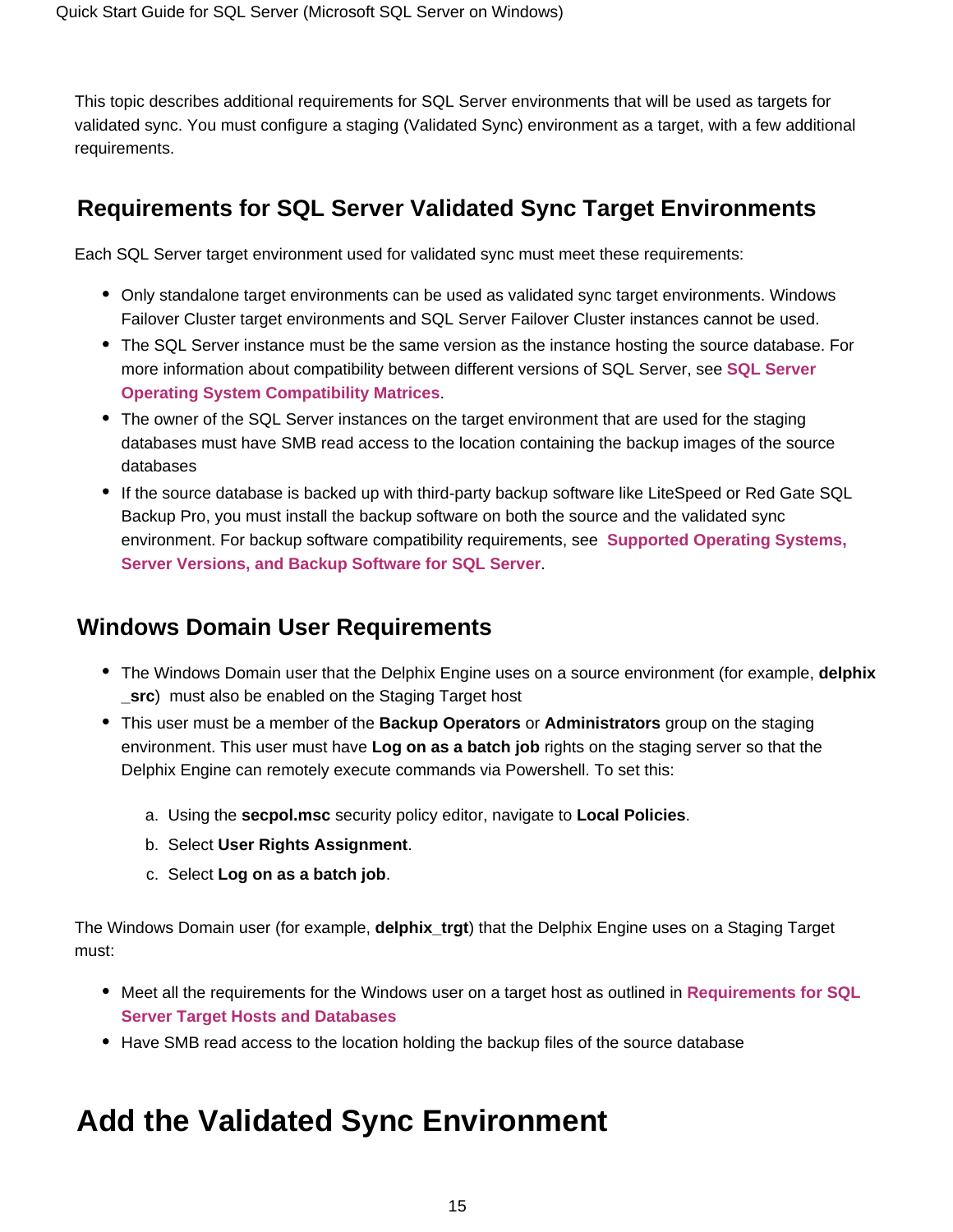The order is important. Add the validated sync environment as the first step in setting up the SQL Server topology.

- 1. From the machine that you want to use as a target, start a browser session and connect to the **Delphix Management** application**.**
- 2. Click **Manage**.
- 3. Select **Environments**.
- 4. Next to **Environments**, click the **Actions** menu and select **Add Environment**.
- 5. In the **Add Environment** wizard Host and Server tab, select:
	- a. Host OS: **Windows**
	- b. Host Type: **Target**.
	- c. Server Type: **Standalone**.
- 6. Click **Next**.
- 7. In the Environment Settings tab click the download link for the **Delphix Connector Installer**. The Delphix Connector will download to your local machine.
- 8. On the Windows machine that you want to want to use as a target, run the Delphix Connector installer. Click **Next** to advance through each of the installation wizard screens.

The installer will only run on 64-bit Windows systems. 32-bit systems are not supported.

- a. For **Connector Configuration**, make sure there is no firewall in your environment blocking traffic to the port on the target environment that the Delphix Connector service will listen to.
- b. For **Select Installation Folder**, either accept the default folder, or click **Browse** to select another.
- c. Click **Next** on the installer final 'Confirm Installation' dialog to complete the installation process and then **Close** to exit the Delphix Connector Install Program.
- 9. Return to the Delphix Management application.
- 10. Enter the **Environment Name**, **Host Address**, **Delphix Connector Port**, **OS Username**, and **OS Pass word** for the target environment.
- 11. To provide your own Oracle Java select the **Provide my own JDK** checkbox and click **Next**.
- 12. In the Java Development Kit tab enter the absolute path to your Oracle JDK and click **Next**. For more information, see **[Providing Your Own Oracle Java](https://docs.delphix.com/display/DOCSDEV/.Providing+Your+Own+Oracle+Java+vKryptonMaint)**.
- 13. Click **Submit.**

As the new environment is added, you will see two jobs running in the **Delphix Admin Job History**, one to **Cre ate and Discover** an environment, and another to **Create** an environment. When the jobs are complete, you will see the new environment added to the list in the **Environments** panel.

## <span id="page-15-0"></span>**Add the Target Environment**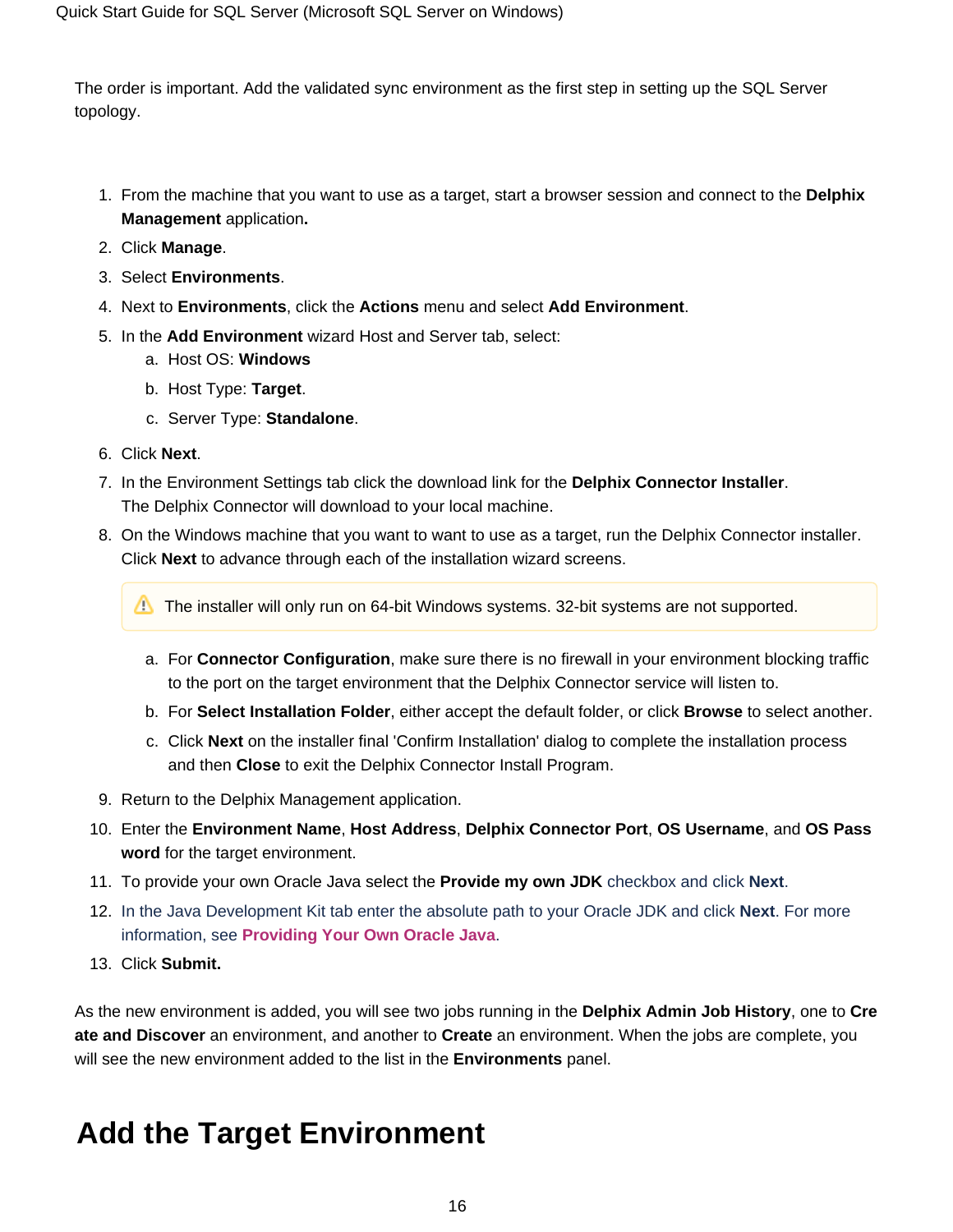Repeat the procedure for your target environment.

- 1. From the machine that you want to use as a target, start a browser session and connect to the **Delphix Management** application**.**
- 2. Click **Manage**.
- 3. Select **Environments**.
- 4. Next to **Environments**, click the **Actions** menu and select **Add Environment**.
- 5. In the **Add Environment** wizard Host and Server tab, select:
	- a. Host OS: **Windows**
	- b. Host Type: **Target**.
	- c. Server Type: **Standalone**.
- 6. Click **Next**.
- 7. In the Environment Settings tab click the download link for the **Delphix Connector Installer**. The Delphix Connector will download to your local machine.
- 8. On the Windows machine that you want to want to use as a target, run the Delphix Connector installer. Click **Next** to advance through each of the installation wizard screens.

The installer will only run on 64-bit Windows systems. 32-bit systems are not supported.

- a. For **Connector Configuration**, make sure there is no firewall in your environment blocking traffic to the port on the target environment that the Delphix Connector service will listen to.
- b. For **Select Installation Folder**, either accept the default folder, or click **Browse** to select another.
- c. Click **Next** on the installer final 'Confirm Installation' dialog to complete the installation process and then **Close** to exit the Delphix Connector Install Program.
- 9. Return to the Delphix Management application.
- 10. Enter the **Environment Name**, **Host Address**, **Delphix Connector Port**, **OS Username**, and **OS Pass word** for the target environment.
- 11. To provide your own Oracle Java select the **Provide my own JDK** checkbox and click **Next**.
- 12. In the Java Development Kit tab enter the absolute path to your Oracle JDK and click **Next**. For more information, see **[Providing Your Own Oracle Java](https://docs.delphix.com/display/DOCSDEV/.Providing+Your+Own+Oracle+Java+vKryptonMaint)**.
- 13. Click **Submit.**

As the new environment is added, you will see two jobs running in the **Delphix Admin Job History**, one to **Cre ate and Discover** an environment, and another to **Create** an environment. When the jobs are complete, you will see the new environment added to the list in the **Environments** panel.

## <span id="page-16-0"></span>**Add the Source Environment**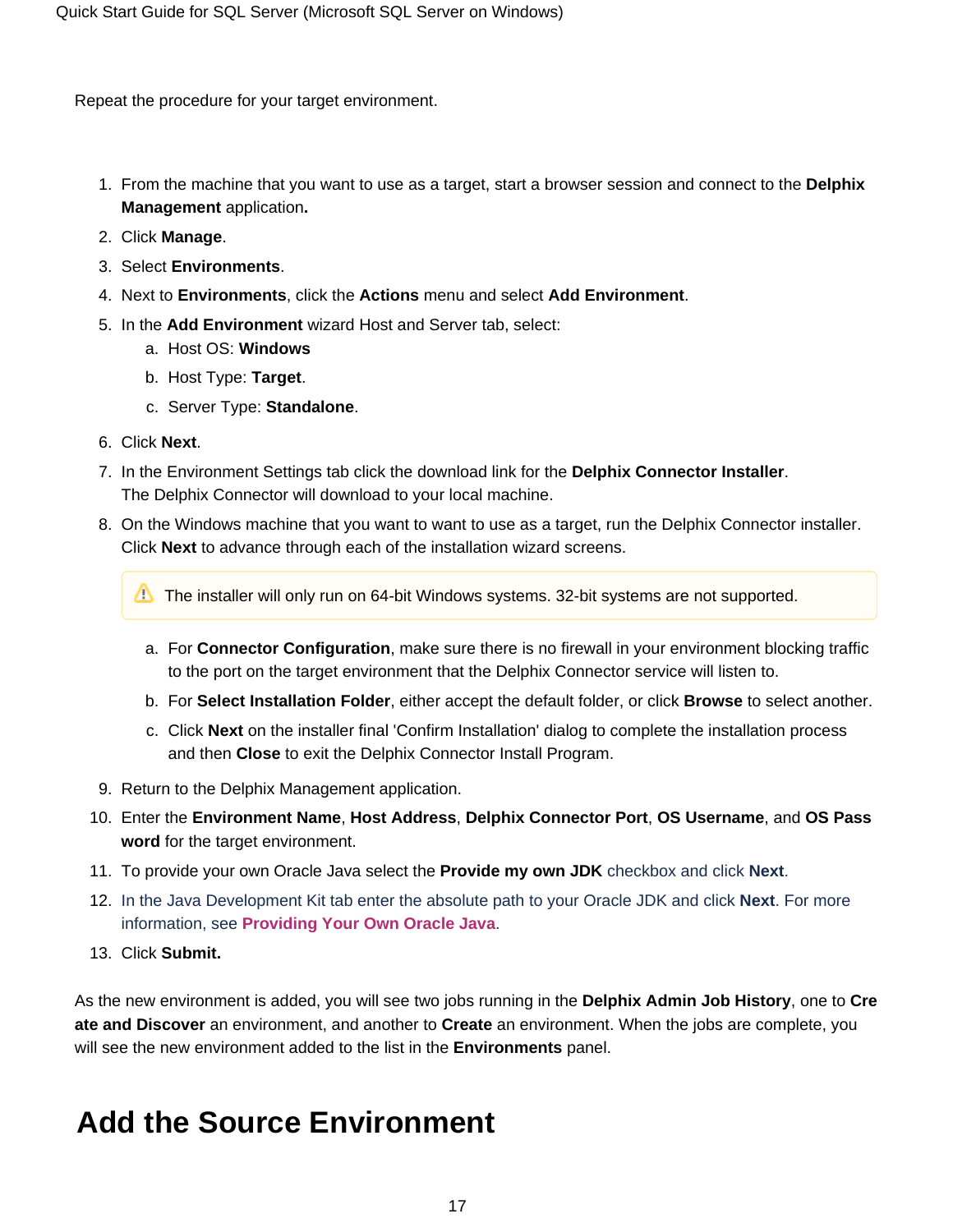Delphix does not require running the Connector on your source. Instead, you'll use the Validated Sync environment as a connector environment to discover the source by proxy.

- 1. Login to the **Delphix Management** application.
- 2. Click **Manage**.
- 3. Select **Environments**.
- 4. Next to **Environments**, click the **Actions** menu and select **Add Environment**.
- 5. In the **Add Environment** wizard, Host and Server tab select:
	- a. Host OS: **Windows**
	- b. Host Type: **Source**
	- c. Server Type:
		- If you are adding a Windows Server Failover Cluster (WSFC), add the environment based on which WSFC feature the source databases use:
			- Failover Cluster Instances Add the environment as a **standalone** source using the **cluster name** or **address**.
				- AlwaysOn Availability Groups Add the environment as a **cluster** source using the **cluster name** or **address**.
		- Otherwise, add the environment as a **standalone** source.
- 6. Click **Next**.
- 7. In the Environment Settings tab select a **Connector Environment**.

Connector environments are used as proxy for running discovery on the source. If no connector environments are available for selection, you will need to set them up as described in **[Adding a SQL](https://docs.delphix.com/display/DOCS537/Adding+a+SQL+Server+Standalone+Target+Environment)  [Server Standalone Target Environment](https://docs.delphix.com/display/DOCS537/Adding+a+SQL+Server+Standalone+Target+Environment)**. Connector environments must:

- have the Delphix Connector installed
- be registered with the Delphix Engine from the host machine where they are located.
- 8. Enter the **Environment Name**, **Node Address**, **OS Username**, and **OS Password** for the source environment.
- 9. Click **Submit.**

As the new environment is added, you will see multiple jobs running in the Delphix Admin Job History to Create and Discover an environment. In addition, if you are adding a cluster environment, you will see jobs to Create and Discover each node in the cluster and their corresponding hosts. When the jobs are complete, you will see the new environment added to the list in the **Environments** panel. If you don't see it, click the **Acti ons** menu and select **Refresh All**.

## <span id="page-17-0"></span>**Linking a SQL Server Data Source (dSource)**

- 1. Login to the **Delphix Management** application.
- 2. Click **Manage > datasets** and click the **induced** icon. Then select **Add dSource** from the dropdown menu.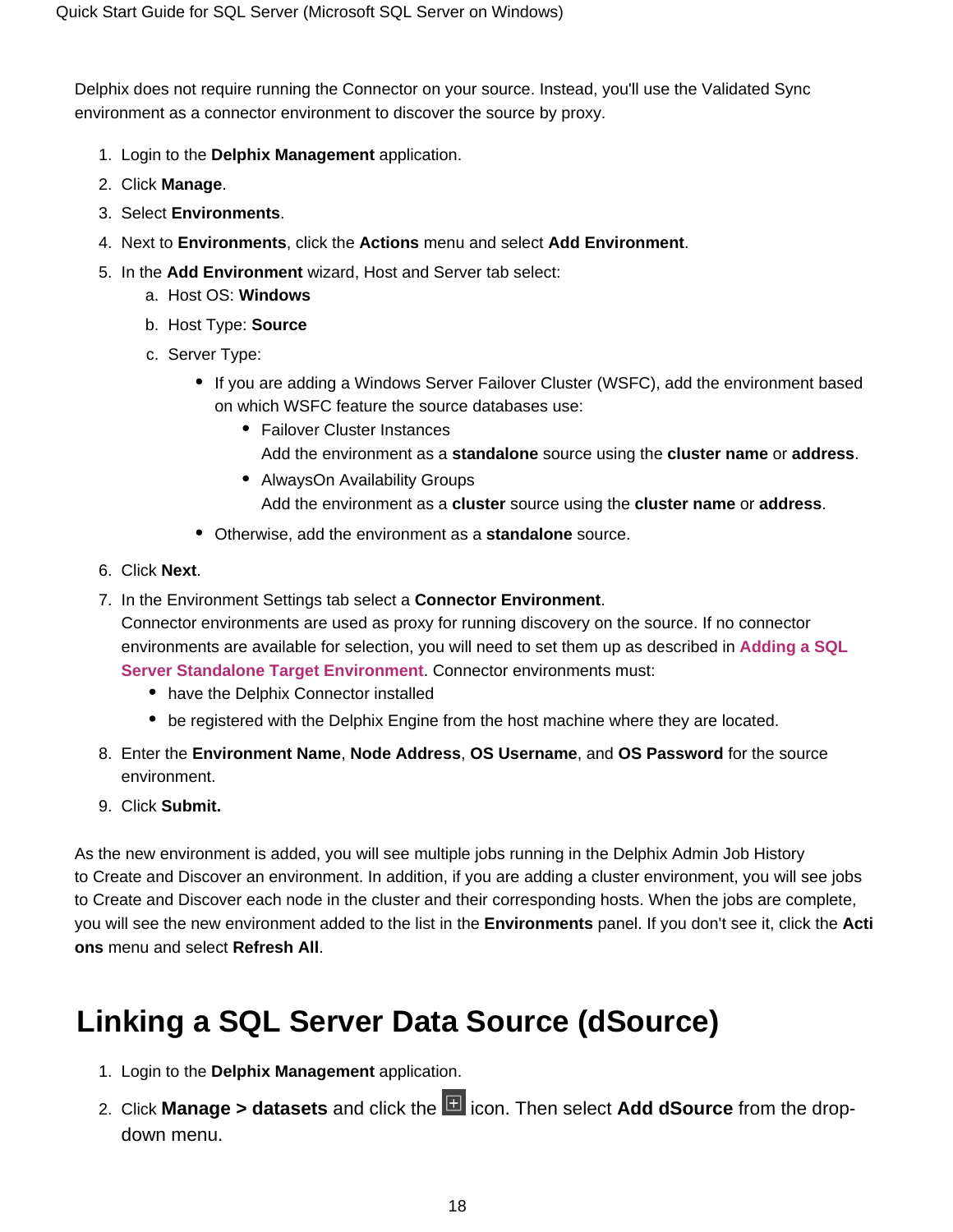- 3. In the first page of the **Add dSource** wizard, select the **source database** by highlighting it.
- 4. Verify the **version**, **source environment** name, **environment user** account name, **SQL instance** name, and **database name** of the source database.

#### **C** Changing the Environment User

If you need to change or add an **environment user** for the source database, see **[Managing](https://docs.delphix.com/display/DOCS537/Managing+Environment+Users+on+Windows)  [Environment Users on Windows](https://docs.delphix.com/display/DOCS537/Managing+Environment+Users+on+Windows)** .

- 5. Enter the **database login credentials** for the source database.
- 6. Click **Verify Credentials**.
- 7. Click **Next** to go to the second page of the **Add dSource** wizard, entitled **dSource Configuration**.
- 8. By default, the name given to the dSource with be the same as the name of the **source database**. You can change it by typing a new name in the **dSource Name** text box.

If the name of the **source database** contains any non-ASCII characters, then please ensure that the **dSource Name** contains **only** ASCII characters.

9. Specify a **Dataset Group** (shown as **Target Group**) in which the new dSource will reside. This target group can either be an existing dataset group (one of the groups suggested in the selection box) or you can create a new dataset group by clicking on the **Add Dataset Group** link.

#### **Dataset Group assignments are permanent**

Once a dSource has been assigned to a target Dataset Group, it cannot be changed afterward. The only way to move a dSource to a different Dataset Group is to drop it and recreate it.

#### **Dataset Groups and Permissions**

By default, a dSource and its objects (like snapshots) inherit the Delphix Domain user permissions and policies associated with the **Dataset Group** to which the dSource belongs. You can override those policies and permissions on a case-by-case basis. For more information, see the topics under **[Users, Permissions, and Policies](https://docs.delphix.com/display/DOCS537/Users%2C+Permissions%2C+and+Policies)**.

#### 10. Click **Next.**

11. You must first choose how the Delphix Engine will capture the **initial load image** of the source database within the dSource, and then keep the image in sync with the source database. If you choose to enable **Delphix Managed Backups**, then the Delphix Engine becomes the backup solution for your SQL Server source database. If selected, then Delphix will periodically take a copy-only full backups of your source database based on the schedule specified by the selected **SnapSync Policy**. For more information, see **[Delphix as a Backup Solution to SQL Server](https://docs.delphix.com/display/DOCSDEV/Delphix+as+a+Backup+Solution+to+SQL+Server)**.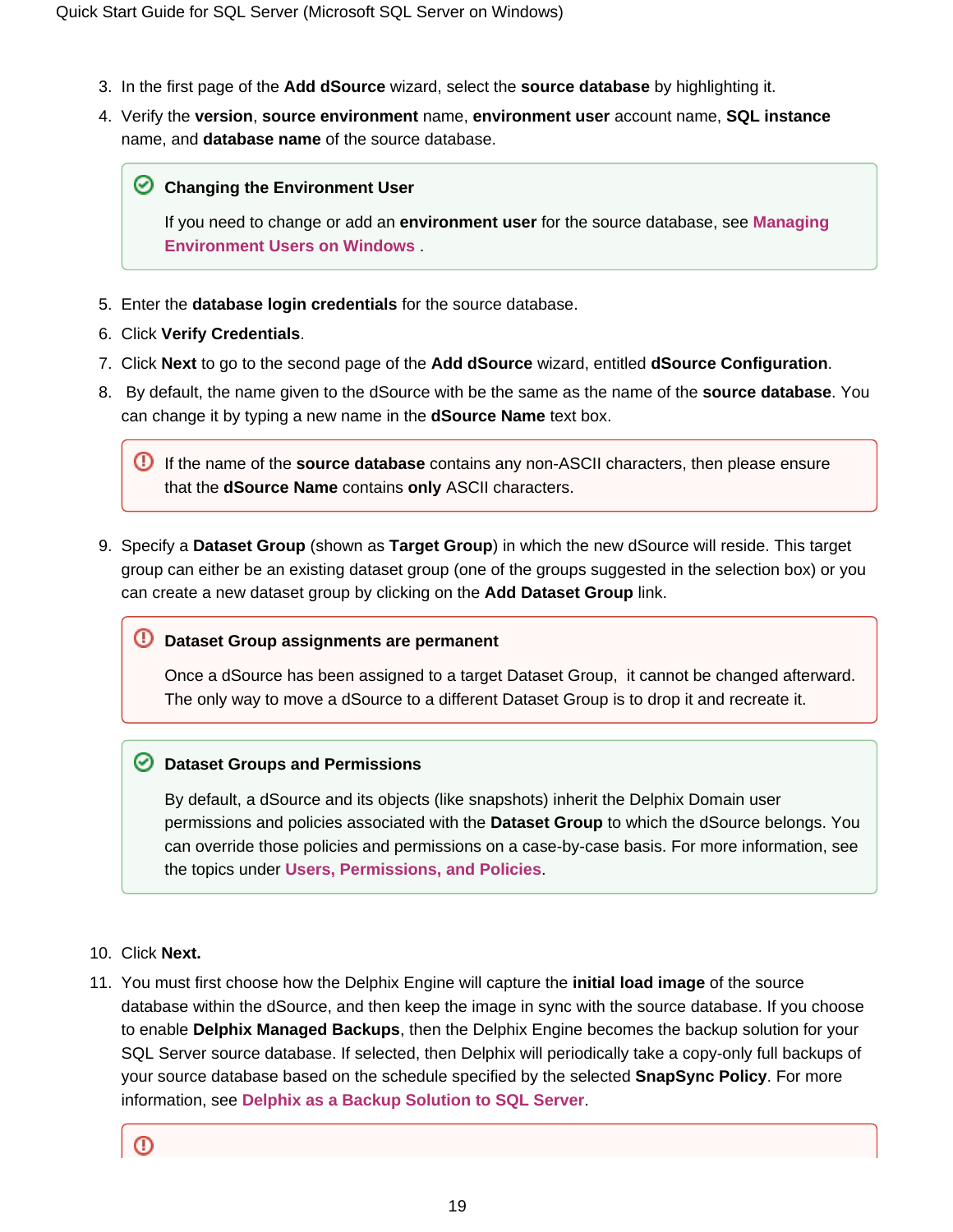#### **This selection is permanent**

It is only possible to enable Delphix Managed Backups on this page. Once a dSource has been linked, you cannot modify the use of this feature. If you enable this feature, the dSource can only use Delphix-initiated copy-only full backups to stay in sync with its source; the Delphix Engine will prohibit linking from existing backups.

- a. First, click the checkbox to enable **Delphix Managed Backups**.
- b. Next, select the **Staging Environment** and **SQL Instance** that will be used to manage the staging database used for the **dSource**.
- c. Then select the **SnapSync Policy** that will determine when and how frequently the Delphix Engine takes copy-only backups of the source database.
	- i. If you want to create a new SnapSync policy, refer to the instructions for **[Creating Custom](https://docs.delphix.com/display/DOCSDEV/Creating+Custom+Policies)  [Policies](https://docs.delphix.com/display/DOCSDEV/Creating+Custom+Policies)**.
	- ii. If you want to view or modify one of the existing policies, refer to the instructions for **[manag](https://docs.delphix.com/display/DOCSDEV/Managing+Policies) [ing policies](https://docs.delphix.com/display/DOCSDEV/Managing+Policies)**.
- 12. If you do not enable **Delphix Managed Backups**, then you must specify how the Delphix Engine will capture the initial image of the source database and how it will keep the **dSource** synchronized with the source database.
	- a. Select one of the following **Initial Load** options:
		- Delphix will take a **copy-only full backup** of the source database.
		- Delphix will use the **most recent full or differential backup**.
		- Delphix will use a **specific full or differential backup**. This option requires that a **Backup Set UUID** value be provided to identify the backup.

For more details on the three **Initial Load** options, see **[Linking a dSource from a SQL Server:](https://docs.delphix.com/display/DOCS537/Linking+a+dSource+from+a+SQL+Server%3A+An+Overview)  [An Overview](https://docs.delphix.com/display/DOCS537/Linking+a+dSource+from+a+SQL+Server%3A+An+Overview)**.

- b. Next, specify **Backup Paths** in which the backups of the source database are available for the Delphix Engine to restore.
	- **Select Autodiscover** to have the Delphix Engine automatically locate the backups by querying the MSDB database in the SQL instance.
	- Otherwise, you can add multiple paths where backup files are available. To add a path, click on the (pencil icon). To add more paths, click on the + icon. For each path, please specify the top level of a particular backup path using UNC naming conventions, such as "\\ hostName\shareName\subDirectory". Be aware that only **hostName** and **shareName** are required since the Delphix Engine will recursively search for the backup file in all subdirectories beneath the specified path. Specifying optional **subDirectory** names will limit the scope of the recursive search.
- c. Select the **Staging environment** and **SQL Instance** that will be used to manage the staging database used for validated sync of the **dSource**.
- d. Select the **Validated Sync Mode** that will be used to keep the dSource synchronized with the source database. Options are:
	- Transaction log backups with LogSync disabled, see **[Advanced Data Management](https://docs.delphix.com/display/DOCS537/Advanced+Data+Management+Settings+for+SQL+Server+dSources)  [Settings for SQL Server dSources](https://docs.delphix.com/display/DOCS537/Advanced+Data+Management+Settings+for+SQL+Server+dSources)**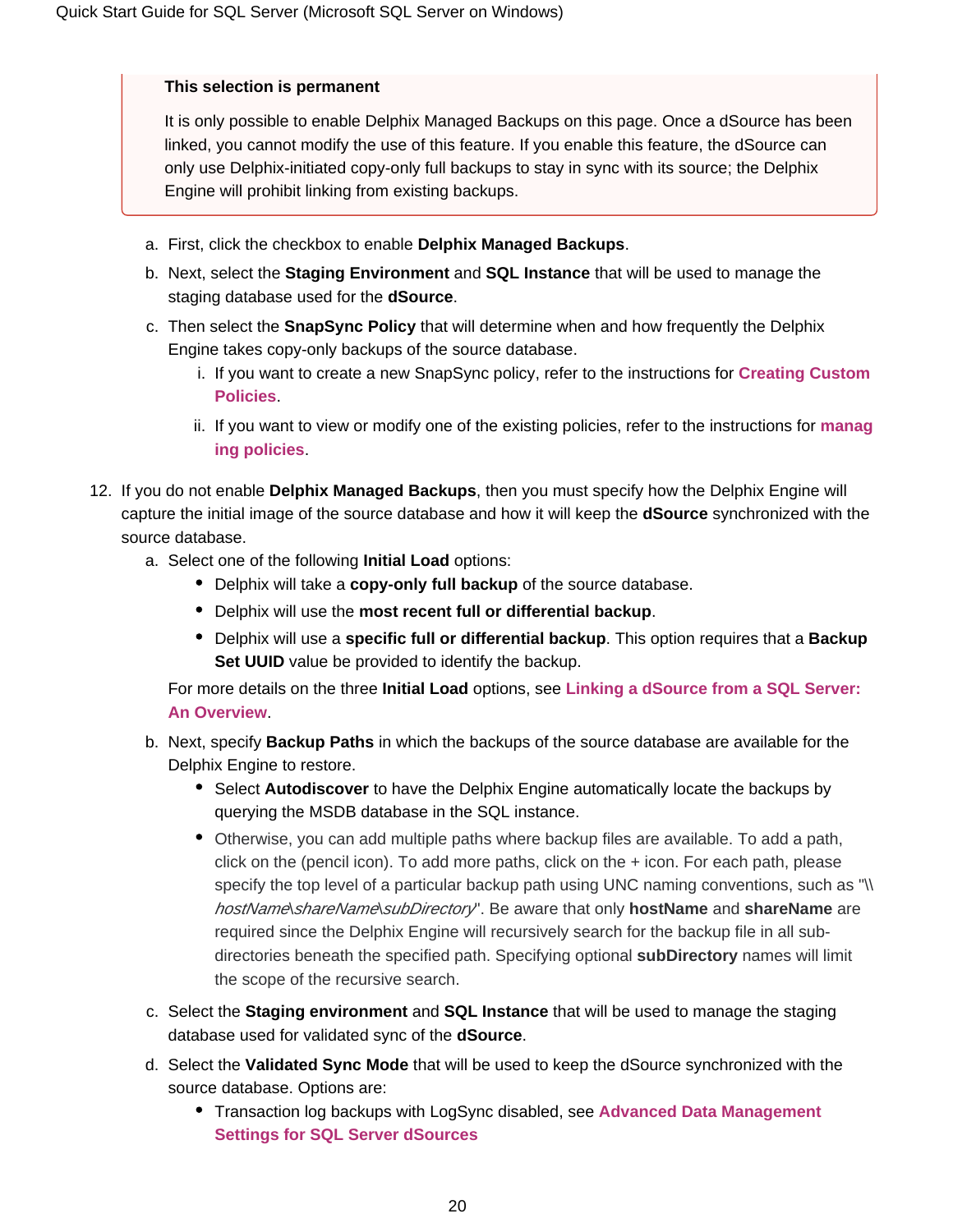- Transaction log backups with LogSync enabled, see **[Advanced Data Management](https://docs.delphix.com/display/DOCS537/Advanced+Data+Management+Settings+for+SQL+Server+dSources)  [Settings for SQL Server dSources](https://docs.delphix.com/display/DOCS537/Advanced+Data+Management+Settings+for+SQL+Server+dSources)**
- Full or differential backups
- Full backups
- None

Note that the Delphix **LogSync** service is **disabled** by default. For more information about how **LogSync** functions and its advantages and disadvantages, see **[LogSync for](https://docs.delphix.com/display/DOCSDEV/Advanced+Data+Management+Settings+for+SQL+Server+dSources#AdvancedDataManagementSettingsforSQLServerdSources-LogSyncforSQLServerdSources)  [SQL Server dSources](https://docs.delphix.com/display/DOCSDEV/Advanced+Data+Management+Settings+for+SQL+Server+dSources#AdvancedDataManagementSettingsforSQLServerdSources-LogSyncforSQLServerdSources)**.

- 13. Click the **Advanced** link at the bottom of the wizard page to specify the following additional options for linking the dSource to the source database.
	- a. If the source database is backed up using LiteSpeed or RedGate with password protected encryption, you can supply the **encryption key** that the Delphix Engine should use to restore those backups.
	- b. You can specify **Pre-scripts** and/or **Post-scripts** that the Delphix Engine should run before and /or after each SnapSync operation. For details on Pre- and Post-scripts, refer to **[Customizing](https://docs.delphix.com/display/DOCS537/Using+Pre-+and+Post-Scripts+with+SQL+Server+dSources)  [SQL Server Management with Pre- and Post-Scripts](https://docs.delphix.com/display/DOCS537/Using+Pre-+and+Post-Scripts+with+SQL+Server+dSources)**. Please be aware that Pre- and Post-Scripts are an earlier functionality than **Hooks**, and are provided mainly for backward compatibility. If you are creating a new dSource and want to add functional customizations, it is better to specify that functionality using Hooks on the next page of the Add dSource wizard.
	- c. You can also specify a **Retention Policy** that will determine how long the Delphix Engine should retain snapshots and transaction log files for the dSource.
- 14. If you wish to add custom functionality to run prior to, or after, a sync operation, then please follow the instructions to create hooks as shown in **[Hooks for SQL Server](https://docs.delphix.com/display/DOCS537/Hooks+for+SQL+Server)**.
- 15. Click **Next.**
- 16. Review the **dSource Configuration** and **Data Management** information. If anything is incorrect, go back to a prior page and correct it.
- 17. Click **Submit** to start the creation of the **dSource**.

For initial load, the Delphix Engine will start two internal jobs to create and load the dSource, named **DB\_Link** and **DB\_Sync**. You can monitor these jobs by clicking **Actions** in the top menu bar, or by selecting **Event Viewer** from the **System** item in the menu bar. When the jobs have completed successfully, the icon for the source database in the **Environments > environment > Databases** window will change to a **dSource** icon, and the dSource will appear in the left pane of the **Datasets** window under its assigned group.

You can view the current state of **Validated Sync** for the dSource on the **dSource pane**.

#### **The dSource Pane**

After you have created a dSource, the **Configuration** tab of the **dSource** management panel allows you to view information about it and make modifications to its policies and permissions. In the left pane of the **Datasets** window, click the dSource's name to view the dSource management panel. Then click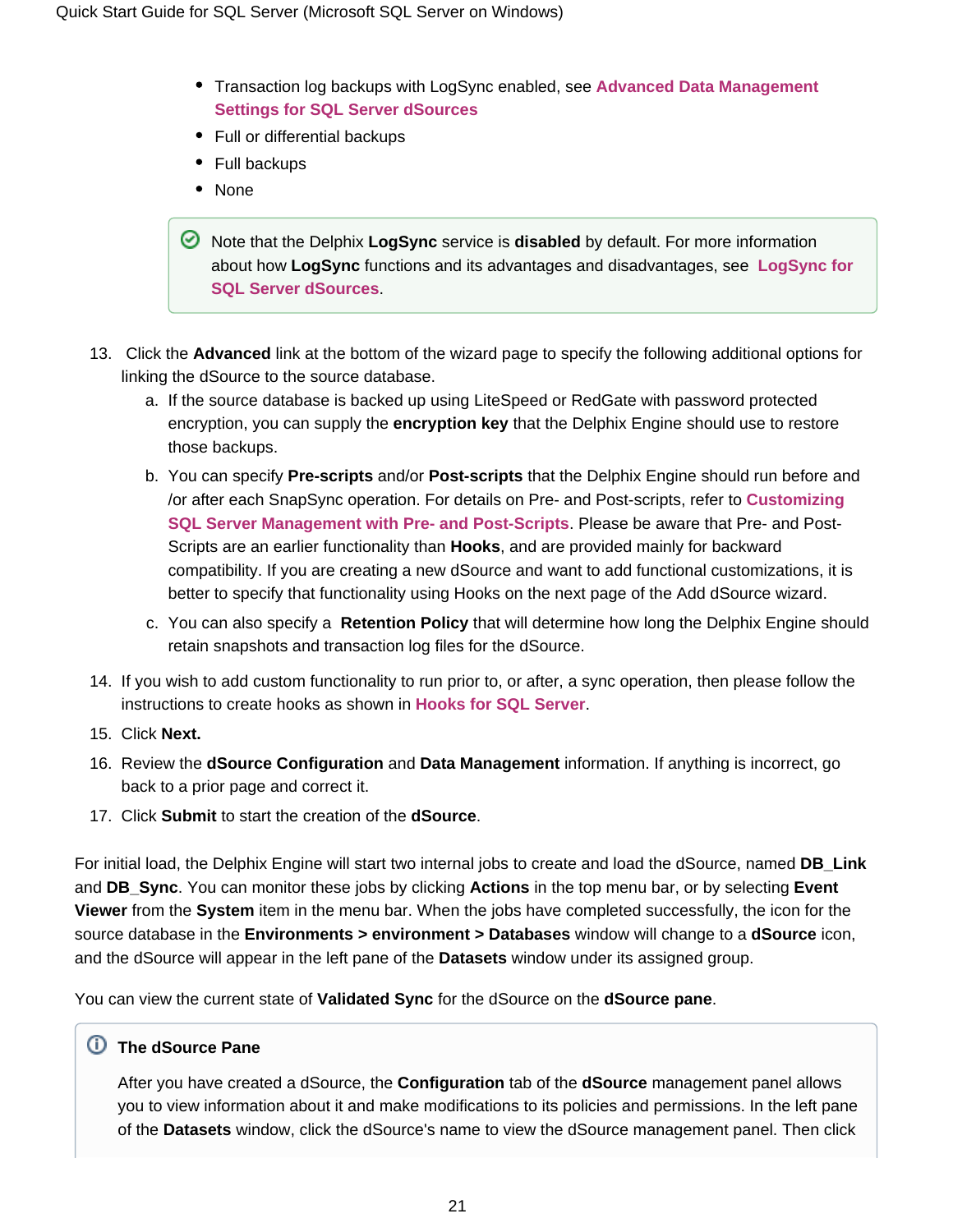the **Configuration** tab. For more information, see the topic **[Advanced Data Management Settings](https://docs.delphix.com/display/DOCS537/Advanced+Data+Management+Settings+for+SQL+Server+dSources)  [for SQL Server dSources](https://docs.delphix.com/display/DOCS537/Advanced+Data+Management+Settings+for+SQL+Server+dSources)**.

## <span id="page-21-0"></span>**Provisioning a SQL Server Virtual Database (VDB)**

- 1. Login to the **Delphix Management** application.
- 2. Click **Manage**.
- 3. Select **Datasets**.
- 4. Select a **dSource**.
- 5. Click **TimeFlow** tab.
- 6. Next to a snapshot select the Provision VDB icon. The **Provision VDB** panel will open, and the **Database Name** and **Recovery Model** will auto-populate with information from the dSource.
- 7. Select a **target environment**.
- 8. Select an **Instance** to use.
- 9. If the selected target environment is a Windows Failover Cluster environment, select a drive letter from **Available Drives**. This drive will contain volume mount points to Delphix storage.

#### **Windows Cluster Volume Management Software Requirements**

Only cluster volumes managed by the native Windows Volume Manager are supported. For example, cluster volumes managed by Veritas VxVM are not supported.

If you use third-party volume management software, create a new LU (recommended to be 10GB in size) and add this LU as a clustered resource to the SQL Server instance using native Windows volume management tools. Assign a drive letter for this LU. You can then use this LU as the volume mount point location for Delphix VDB provisioning.

- 10. Enter a **VDB Name** and select a **Target Group** for the VDB.
- 11. Enable **Auto VDB Restart** to allow the Delphix Engine to automatically restart the VDB when it detects target host reboot.
- 12. Click **Next**.
- 13. Select a **Snapshot Policy** for the VDB. Click **Next**.
- 14. Specify any **Pre-** or **Post-Scripts** that should be used during the provisioning process.
- 15. For more information, see **[Customizing SQL Server VDB Management with Hook Operations](https://docs.delphix.com/display/DOCS537/Customizing+SQL+Server+VDB+Management+with+Hook+Operations)**.
- 16. Click **Next**.
- 17. The final summary tab will enable you to review your configurations.
- 18. Click **Submit**.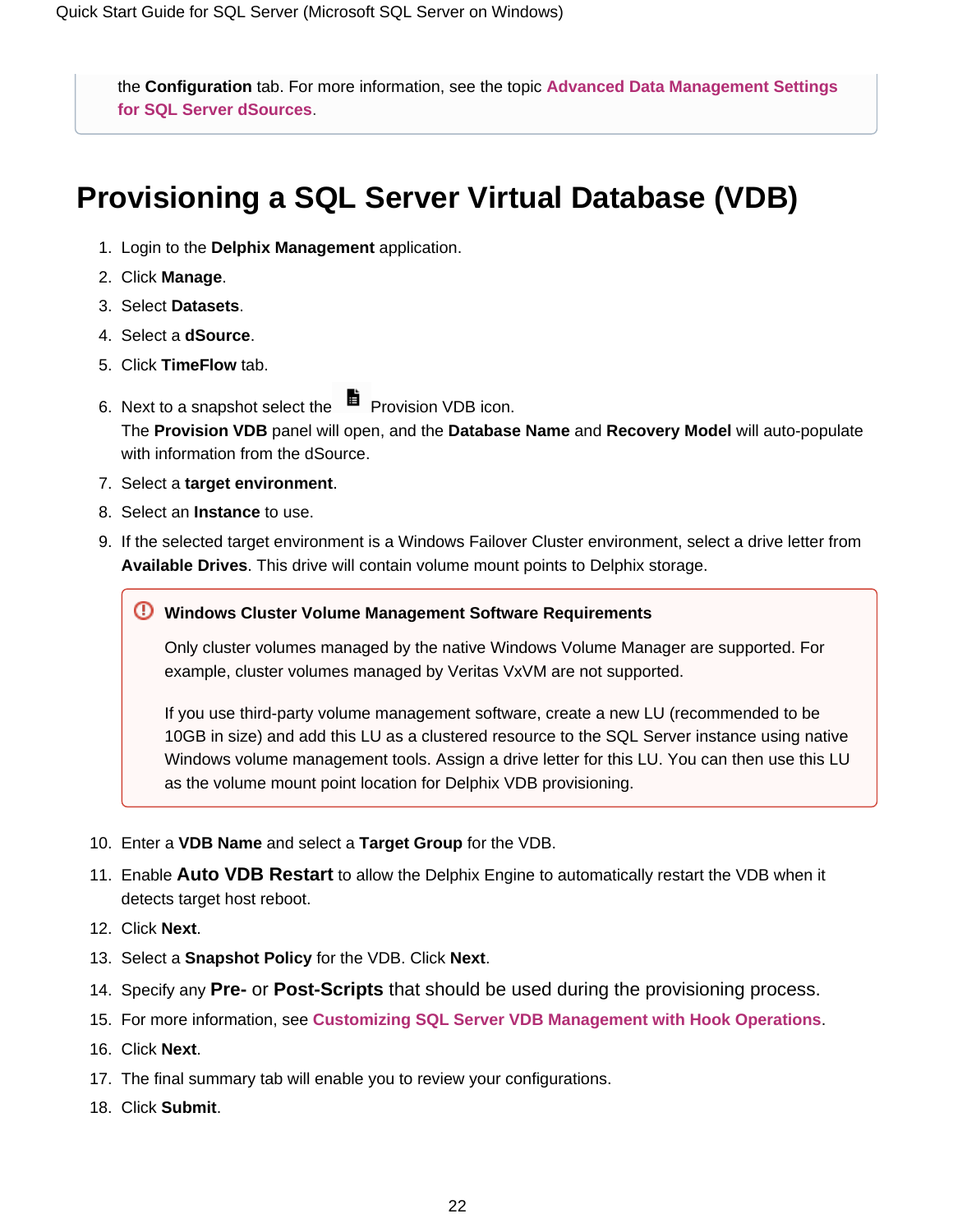When provisioning starts, the VDB will appear in the **Datasets** panel. Select the VDB and navigate to the **Status** tab to see the progress of the job. When provisioning is complete, you can see more information on the **Confi guration** tab.

You can select a SQL Server instance that has a higher version than the source database and the VDB will be automatically upgraded. For more information about compatibility between different versions of SQL Server, see **[SQL Server Operating System Compatibility Matrices](https://docs.delphix.com/display/DOCS537/Windows+Server+OS+and+SQL+Server+DBMS+Compatibility+Matrices)**.

### <span id="page-22-0"></span>**Provisioning by Snapshot or LogSync**

When provisioning by snapshot, you can provision to the start of any particular snapshot, either by time or LSN.

| $\bullet$<br>۱o<br>You can take a new snapshot of the dSource and provision from it by clicking the Camera icon. |                                                                                                                                                                                                                                                                 |
|------------------------------------------------------------------------------------------------------------------|-----------------------------------------------------------------------------------------------------------------------------------------------------------------------------------------------------------------------------------------------------------------|
| <b>Provisioning</b><br><b>By Snapshot</b>                                                                        | <b>Description</b>                                                                                                                                                                                                                                              |
| Provision by<br>Time                                                                                             | You can provision to the start of any snapshot by selecting that snapshot card from the Time<br>Flow tab, or by selecting $\bigcirc$ and entering a value in the time entry fields. The values you<br>enter will snap to the beginning of the nearest snapshot. |
| Provision by<br><b>LSN</b>                                                                                       | You can use <b>Provision by LSN</b> control to open the LSN entry field. Here, you can type or<br>paste in the LSN to which you want to provision. After entering a value, it will "snap" to the<br>start of the closest appropriate snapshot.                  |

## <span id="page-22-1"></span>**Next Steps**

 $\overline{\phantom{a}}$ 

Congratulations! You have provisioned your first virtual database!

Now, perform some simple functional tests with your application. You can connect your app to the VDB using standard TNS/JDBC techniques. Delphix has already registered the VDB for you on the target listener.

We suggest the following next steps:

- 1. Drop a table and use the VDB Rewind feature to test recovery of your VDB.
- 2. Take a snapshot of your dSource and refresh your VDB to quickly get fresh production data.
- 3. Provision a new VDB from your VDB to test sharing data quickly with other teams.
- 4. Mask your new VDB to protect sensitive data. Provision new VDBs from that masked VDB to quickly provide safe data to development and QA teams.